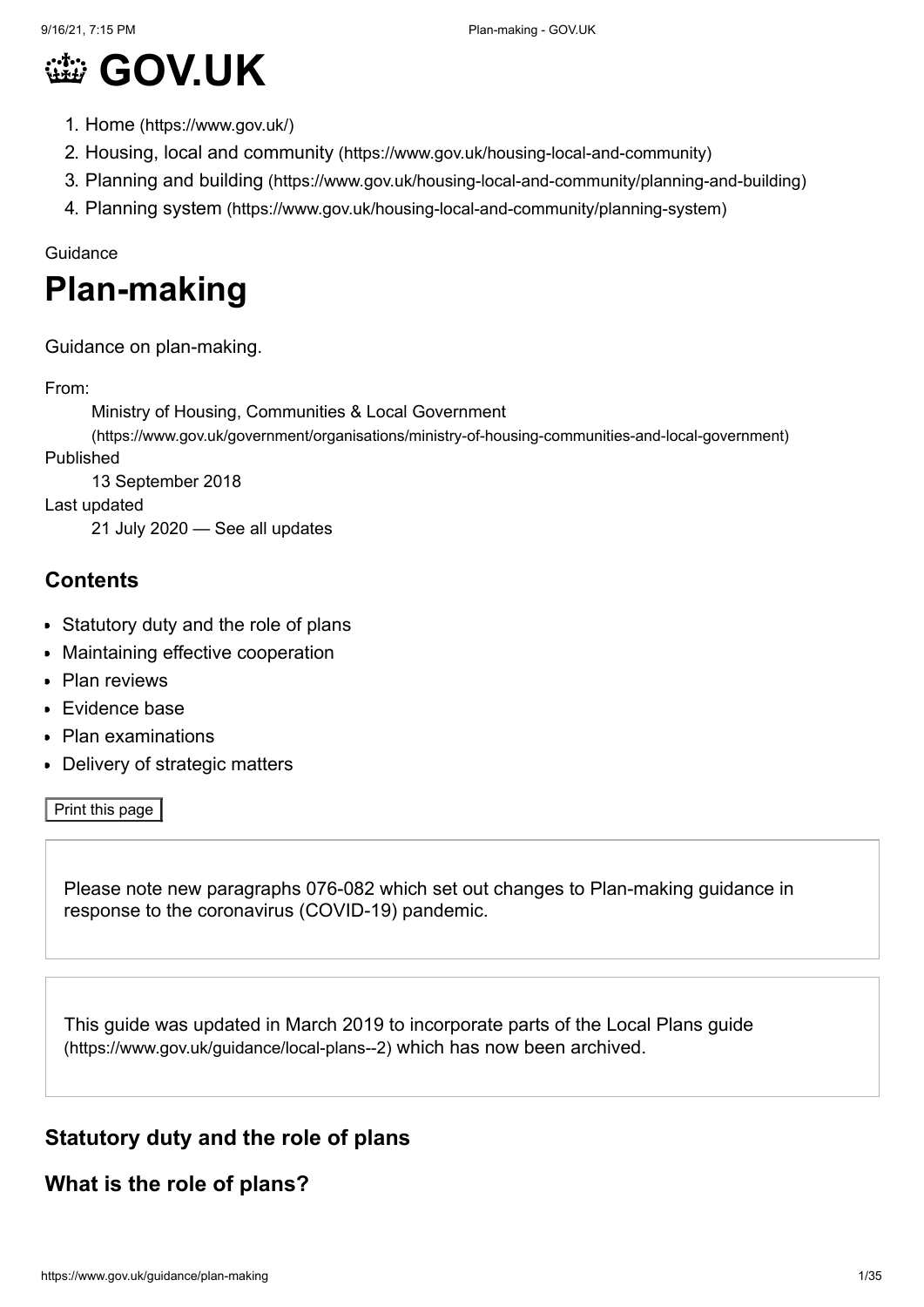#### 9/16/21, 7:15 PM Plan-making - GOV.UK

The development plan is at the heart of the planning system with a requirement set in law that planning decisions must be taken in line with the development plan unless material considerations indicate otherwise. Plans set out a vision and a framework for the future development of the area, addressing needs and opportunities in relation to housing, the economy, community facilities and infrastructure – as well as a basis for conserving and enhancing the natural and historic environment, mitigating and adapting to climate change, and achieving well designed places. It is essential that plans are in place and kept up to date.

[Section 19\(1B\) - \(1E\) of the Planning and Compulsory Purchase Act 2004](http://www.legislation.gov.uk/ukpga/2017/20/section/8) (http://www.legislation.gov.uk/ukpga/2017/20/section/8) sets out that each local planning authority must identify their strategic priorities and have policies to address these in their development plan documents (taken as a whole).

The development plan for an area is made up of the combination of strategic policies (which address the priorities for an area) and non-strategic policies (which deal with more detailed matters). [Paragraphs 17 to 19 of the National Planning Policy Framework](https://www.gov.uk/guidance/national-planning-policy-framework/3-plan-making#para17) (https://www.gov.uk/guidance/nationalplanning-policy-framework/3-plan-making#para17) describe the plan-making framework which allows flexibility in the way policies for the development and use of land are produced.

Paragraph: 001 Reference ID: 61-001-20190315

Revision date: 15 03 2019

#### **What should a plan look like?**

While the content of plans will vary depending on the nature of the area and matters to be addressed, all plans need to be as focused, concise, and accessible as possible. The government encourages authorities to make use of digitally accessible plans and open data when publishing plans and the evidence base which underpins them.

Where sites are proposed for allocation, sufficient detail should be given to provide clarity to developers, local communities and other interested parties about the nature and scale of development. Where a local plan contains both strategic and non-strategic policies, the non-strategic policies should be clearly distinguished from the strategic policies.

The policies map should illustrate geographically the policies in the plan and be reproduced from, or based on, an Ordnance Survey map. If the adoption of a local plan would result in changes to a previously adopted policies map, when the plan is submitted for examination, an up to date submission policies map should also be submitted, showing how the adopted policies map would be changed as a result of the new plan.

#### [Section 19 of the Planning and Compulsory Purchase Act 2004](http://www.legislation.gov.uk/ukpga/2004/5/section/19)

(http://www.legislation.gov.uk/ukpga/2004/5/section/19) sets out specific matters to which the local [planning authority must have regard when preparing a local plan. Regulations 8 and 9 of the Town](http://www.legislation.gov.uk/uksi/2012/767/part/4/made) and Country Planning (Local Planning) (England) Regulations 2012

(http://www.legislation.gov.uk/uksi/2012/767/part/4/made) prescribe the general form and content of local [plans and adopted policies maps, while regulation 10](http://www.legislation.gov.uk/uksi/2012/767/regulation/10/made)

(http://www.legislation.gov.uk/uksi/2012/767/regulation/10/made) states what additional matters local planning authorities must have regard to when drafting their local plans.

Paragraph: 002 Reference ID: 61-002-20190315

Revision date: 15 03 2019

# **What should the Local Development Scheme contain?**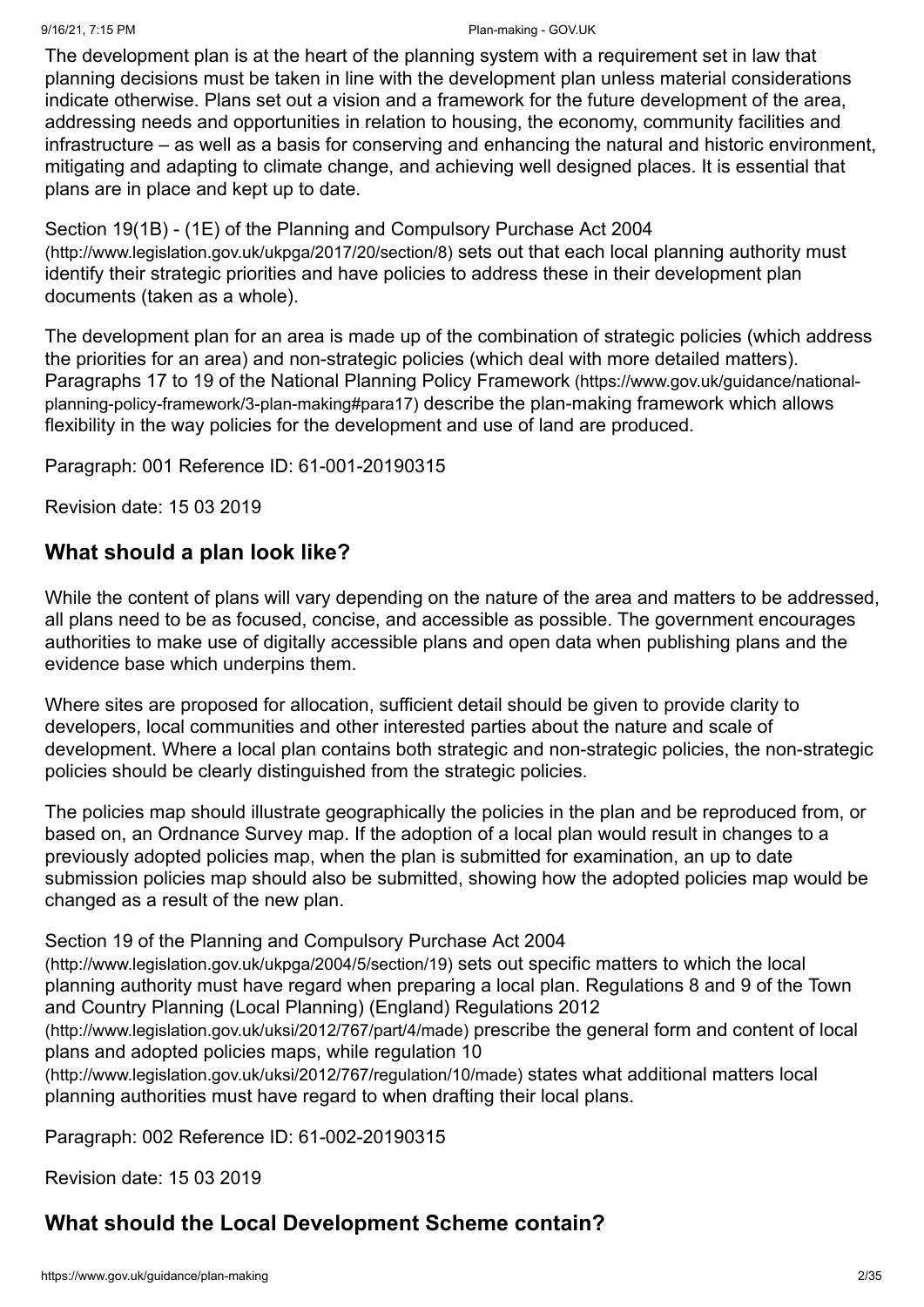#### 9/16/21, 7:15 PM Plan-making - GOV.UK

[A Local Development Scheme is required under section 15 of the Planning and Compulsory](http://www.legislation.gov.uk/ukpga/2011/20/section/111/enacted) Purchase Act 2004 (http://www.legislation.gov.uk/ukpga/2011/20/section/111/enacted) (as amended). This must specify (among other matters) the development plan documents (i.e. local plans) which, when prepared, will comprise part of the development plan for the area. Local planning authorities are encouraged to include details of other documents which form (or will form) part of the development plan for the area, such as Neighbourhood Plans. The Local Development Scheme must be made available publicly and kept up-to-date. It is important that local communities and interested parties can keep track of progress. Local planning authorities should publish their Local Development Scheme on their website.

Local Development Schemes must also be produced in compliance with any data standard for this purpose published by MHCLG. Up-to-date and accessible reporting on the Local Development Scheme in an Authority's Monitoring Report is an important way in which authorities can keep communities informed of plan making activity.

Paragraph: 003 Reference ID: 61-003-20190315

Revision date: 15 03 2019

# **Should all plan policies be contained in one document?**

Depending on the issues and opportunities that exist locally local planning authorities should, in consultation with their local community, consider the most appropriate way to plan for the needs of [their area. Paragraphs 17 to 19 of the National Planning Policy Framework](https://www.gov.uk/guidance/national-planning-policy-framework/3-plan-making#para17) (https://www.gov.uk/guidance/national-planning-policy-framework/3-plan-making#para17) describe the planmaking framework which allows flexibility in the way that plans for the development and use of land may be produced.

Paragraph: 004 Reference ID: 61-004-20190315

Revision date: 15 03 2019

# **What are the benefits in producing a joint local plan with other local planning authorities?**

[Section 28 of the Planning and Compulsory Purchase Act 2004](http://www.legislation.gov.uk/ukpga/2004/5/section/28)

(http://www.legislation.gov.uk/ukpga/2004/5/section/28) enables 2 or more local planning authorities to agree to prepare a joint local plan. This can be an effective way of planning for an area's strategic priorities, addressing cross-boundary issues through the duty to cooperate , and sharing specialist resources and reducing costs (e.g. through the formation of a joint planning unit, sharing of evidence base work or examination costs). Joint plans may also offer a more strategic framework across the joint area, setting the framework for future plans.

Preparation and adoption of joint local plans may be overseen either by the individual authorities involved or by a voluntary joint committee structure. Powers also exist for the Secretary of State to create a statutory joint committee, which would be the decision maker in relation to such matters as [specified. Section 29 of the Planning and Compulsory Purchase Act 2004](http://www.legislation.gov.uk/ukpga/2004/5/section/29) (http://www.legislation.gov.uk/ukpga/2004/5/section/29) enables local planning authorities to form a separate joint planning committee to take forward a joint local plan. This is a more formal step toward joint planning, with the respective local planning authorities delegating appropriate plan making powers to the Joint Committee.

Where a joint local plan exists, individual local planning authorities can subsequently prepare one or more local plans containing non-strategic policies and designations/allocations. Such local plans should be consistent with the strategic policies, unless there is specific justification for a variation.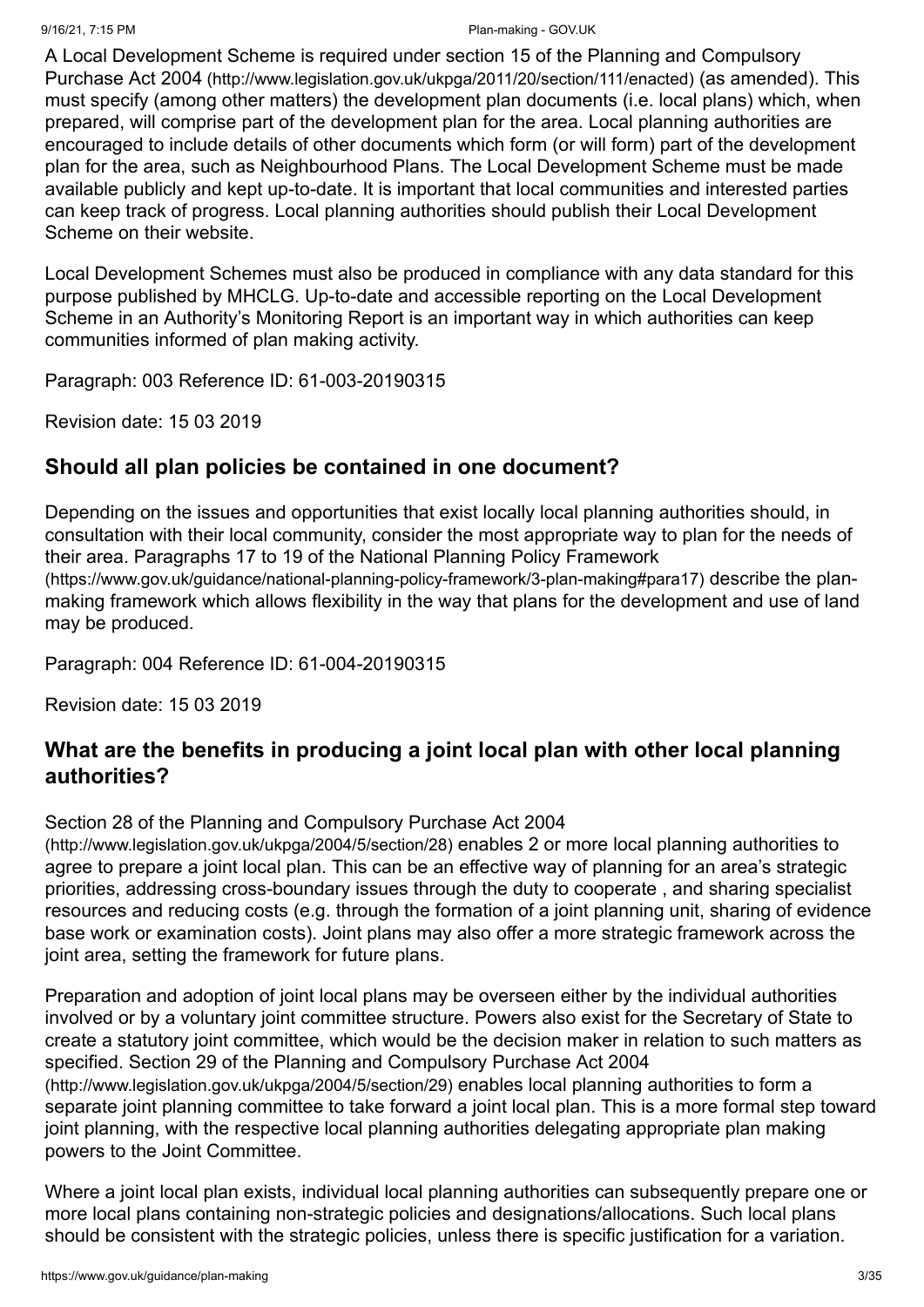Revision date: 15 03 2019

# **What is the status of existing local plans in authorities which result from local government reorganisation?**

[As set out in Local Government \(Structural Changes\) \(General\) \(Amendment\) Regulations 2018](http://www.legislation.gov.uk/uksi/2018/930/made) (http://www.legislation.gov.uk/uksi/2018/930/made), existing plans will remain in place for the areas set out in the plan. Plans that are being prepared, but not yet adopted, can also carry over and continue through to adoption in the new authority. However, the regulations state that new plans covering the whole of the new area must be adopted within 5 years of the reorganisation.

Paragraph: 074 Reference ID: 61-074-20190723

Revision date: 23 07 2019

# **What is the relationship between the local plan and neighbourhood plans?**

Neighbourhood plans [\(https://www.gov.uk/guidance/neighbourhood-planning--2\)](https://www.gov.uk/guidance/neighbourhood-planning--2), when brought into force, become part of the statutory development plan for the area that they cover.

They can be developed before, after or in parallel with a local plan, but the law requires that they must be in general conformity with the strategic policies in the adopted local plan for the area (and any other strategic policies that form part of the statutory development plan where relevant, such as the London Plan). Neighbourhood plans are not tested against the policies in an emerging local plan although the reasoning and evidence informing the local plan process may be relevant to the consideration of the basic conditions against which a neighbourhood plan is tested.

[There are requirements for a local planning authority to support neighbourhood planning](http://www.legislation.gov.uk/ukpga/2011/20/schedule/10/enacted) (http://www.legislation.gov.uk/ukpga/2011/20/schedule/10/enacted). Further detail is provided in the neighbourhood planning guidance [\(https://www.gov.uk/guidance/neighbourhood-planning--2\)](https://www.gov.uk/guidance/neighbourhood-planning--2).

Where a neighbourhood plan is brought forward before an up-to-date local plan is in place the local planning authority should take a proactive and positive approach, working collaboratively with a qualifying body. This could include sharing evidence and seeking to resolve any issues to ensure the draft neighbourhood plan has the greatest chance of success at independent examination.

Where a neighbourhood plan has been brought into force, the local planning authority should take its policies and proposals into account when preparing the local plan. Local plan policies should not duplicate those in the neighbourhood plan, and do not need to supersede them unless changed circumstances justify this. It is important for local plans to make appropriate reference to neighbourhood plan policies and proposals, and similarly for neighbourhood plans to acknowledge local plan policies that they relate to.

Paragraph: 006 Reference ID: 61-006-20190723

Revision date: 23 07 2019

# **Are there specialist types of plans?**

Those local planning authorities with minerals and waste planning responsibilities should also produce plans to provide a framework for decisions involving these uses. Local planning authorities can produce combined minerals and waste plans and, where relevant, may also prepare one local plan combining policies on minerals, waste and other planning matters.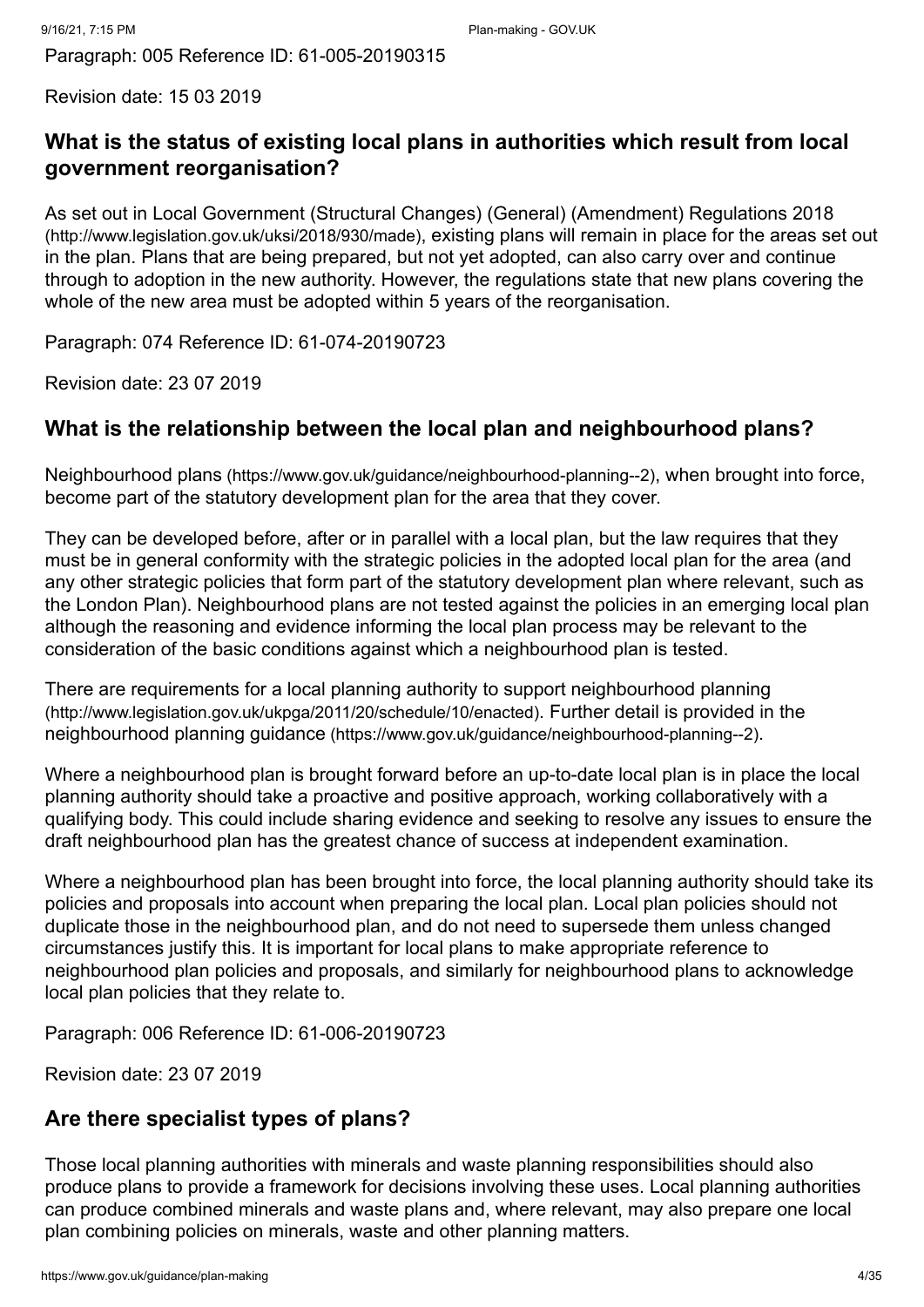The Marine Management Organisation is producing a series of marine plans to cover the English marine (off shore) area. Coastal local planning authorities will need to take these into account when preparing their local plans, insofar as they have implications for on-shore activities.

Paragraph: 007 Reference ID: 61-007-20190315

Revision date: 15 03 2019

#### **What is the role of supplementary planning documents?**

Supplementary planning documents (SPDs) should build upon and provide more detailed advice or guidance on policies in an adopted local plan. As they do not form part of the development plan, they cannot introduce new planning policies into the development plan. They are however a material consideration in decision-making. They should not add unnecessarily to the financial burdens on development.

[Regulations 11 to 16 of the Town and Country Planning \(Local Planning\) \(England\) Regulations 2012](http://www.legislation.gov.uk/uksi/2012/767/part/5/made) (http://www.legislation.gov.uk/uksi/2012/767/part/5/made) set out the requirements for producing Supplementary Planning Documents.

In exceptional circumstances a Strategic Environmental Assessment [\(https://www.gov.uk/guidance/strategic-environmental-assessment-and-sustainability-appraisal\)](https://www.gov.uk/guidance/strategic-environmental-assessment-and-sustainability-appraisal) may be required when producing a Supplementary Planning Document.

Paragraph: 008 Reference ID: 61-008-20190315

Revision date: 15 03 2019

#### <span id="page-4-0"></span>**Maintaining effective cooperation**

#### **How are plan-making bodies expected to cooperate?**

Strategic policy-making authorities are required to cooperate with each other, and other bodies, when preparing, or supporting the preparation of policies which address strategic matters. This includes those policies contained in local plans (including minerals and waste plans), spatial development strategies, and marine plans.

The National Planning Policy Framework sets out that these authorities should produce, maintain, and update one or more statement(s) of common ground, throughout the plan-making process. Local [planning authorities are also bound by the statutory duty to cooperate. Neighbourhood Planning](https://www.gov.uk/guidance/neighbourhood-planning--2#who-leads-neighbourhood-planning-in-an-area) bodies (https://www.gov.uk/guidance/neighbourhood-planning--2#who-leads-neighbourhood-planning-in-anarea) are not bound by the duty to cooperate, nor are they required to produce or be involved in a statement of common ground.

Paragraph: 009 Reference ID: 61-009-20190315

Revision date: 15 03 2019

#### **What is a statement of common ground?**

A statement of common ground is a written record of the progress made by strategic policy-making authorities during the process of planning for strategic cross-boundary matters. It documents where effective co-operation is and is not happening throughout the plan-making process, and is a way of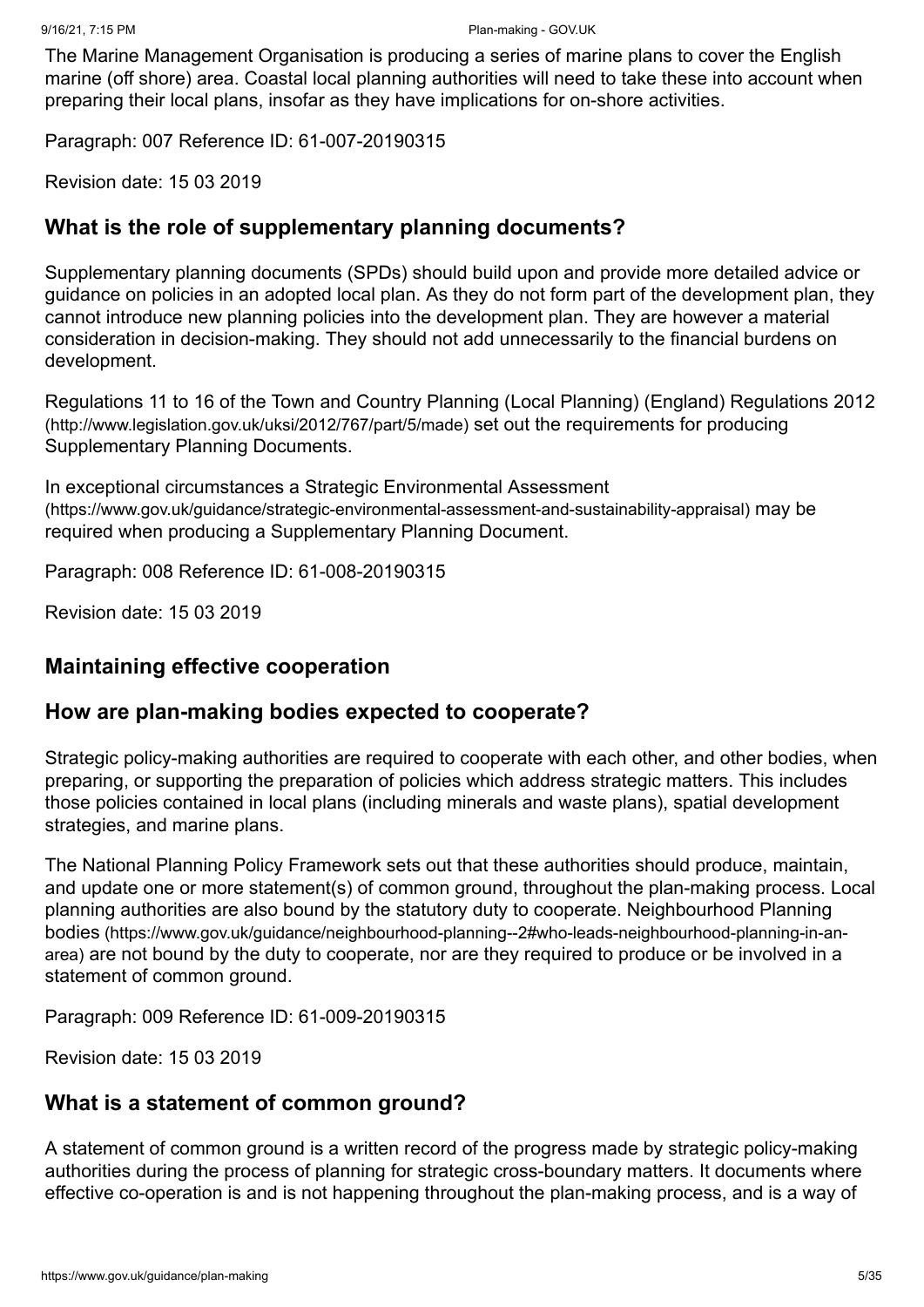demonstrating at examination that plans are deliverable over the plan period, and based on effective joint working across local authority boundaries. In the case of local planning authorities, it also forms part of the evidence required to demonstrate that they have complied with the duty to cooperate.

Paragraph: 010 Reference ID: 61-010-20190315

Revision date: 15 03 2019

#### **Statement of common ground: scope**

#### **What is a statement of common ground expected to contain?**

It is expected to contain the following:

a. a short written description and map showing the location and administrative areas covered by the statement, and a brief justification for these area(s):

b. the key strategic matters being addressed by the statement, for example meeting the housing need for the area, air quality etc.;

c. the plan-making authorities responsible for joint working detailed in the statement, and list of any additional signatories (including cross-referencing the matters to which each is a signatory);

d. governance arrangements for the cooperation process, including how the statement will be maintained and kept up to date;

e. if applicable, the housing requirements in any adopted and (if known) emerging strategic policies relevant to housing within the area covered by the statement;

f. distribution of needs in the area as agreed through the plan-making process, or the process for agreeing the distribution of need (including unmet need) across the area;

g. a record of where agreements have (or have not) been reached on key strategic matters, including the process for reaching agreements on these; and

h. any additional strategic matters to be addressed by the statement which have not already been addressed, including a brief description how the statement relates to any other statement of common ground covering all or part of the same area.

The level of cooperation detailed in the statement is expected to be proportionate to the matters being addressed. The statement is expected to be concise and is not intended to document every occasion that strategic policy-making authorities meet, consult with each other, or for example, contact prescribed bodies under the duty to cooperate. The statement is a means of detailing key information, providing clear signposting or links to available evidence on authorities' websites.

Paragraph: 011 Reference ID: 61-011-20190315

Revision date: 15 03 2019

#### **What information will a statement of common ground be expected to contain about the distribution of identified development needs?**

When authorities are in a position to detail the distribution of identified needs in the defined area, the statement will be expected to set out information on: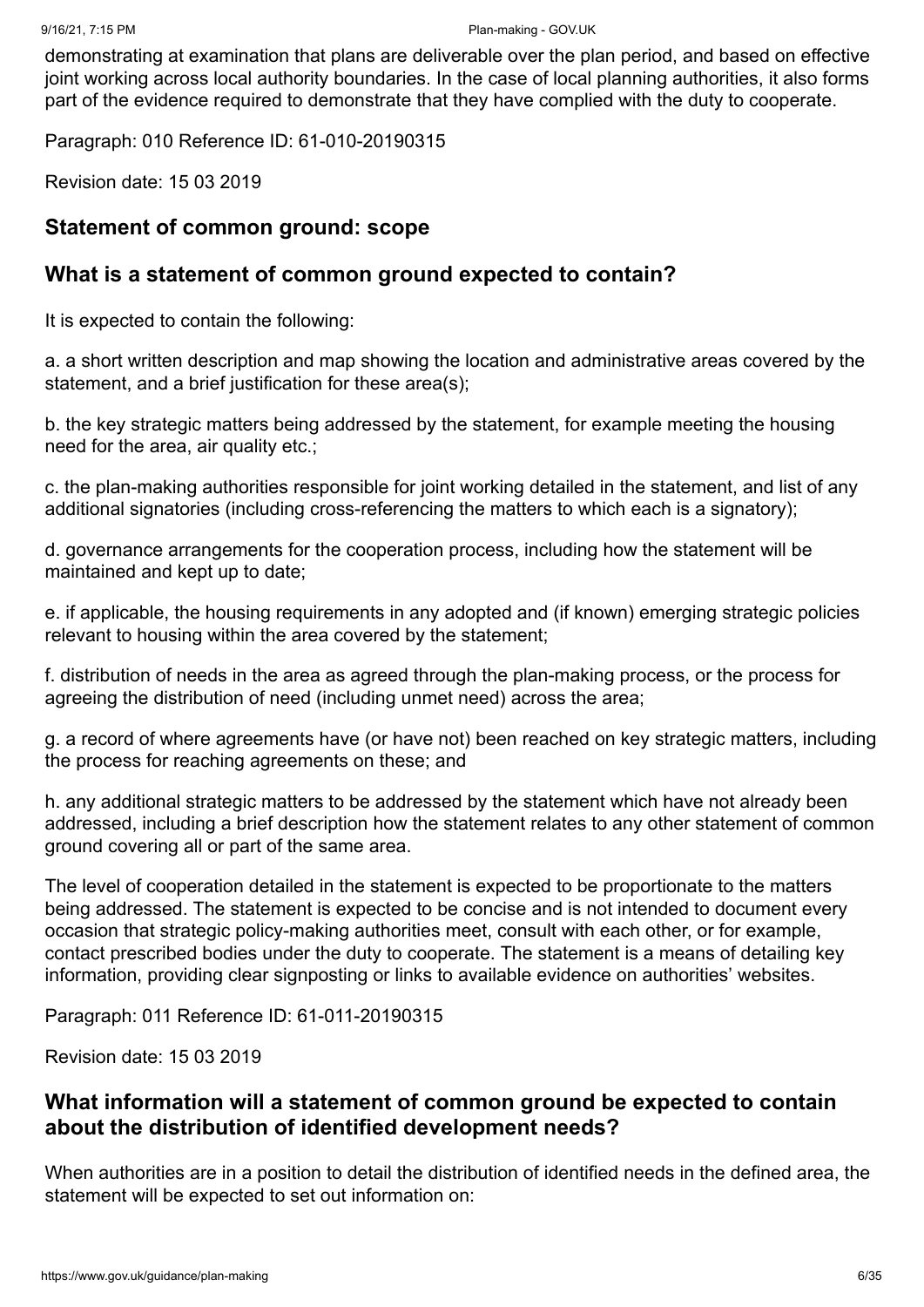a. the capacity within the strategic policy-making authority area(s) covered by the statement to meet their own identified needs;

b. the extent of any unmet need within the strategic policy-making authority area(s); and

c. agreements (or disagreements) between strategic policy-making authorities about the extent to which these unmet needs are capable of being redistributed within the wider area covered by the statement.

Paragraph: 012 Reference ID: 61-012-20190315

Revision date: 15 03 2019

#### **When is it appropriate for plan-making authorities to prepare more than one statement of common ground?**

Authorities are expected, wherever possible, to detail cooperation in a single statement. They may feel it is appropriate to produce more than one statement if they feel this would be the clearest and most expedient way to evidence joint working. This will depend on the matters being addressed and authorities and bodies cooperating with each other. For example, multiple statements may be appropriate where authorities work in different groupings to address certain strategic matters.

Paragraph: 013 Reference ID: 61-013-20190315

Revision date: 15 03 2019

#### **What are the strategic matters on which cooperation is required?**

[Paragraphs 20-23 of the National Planning Policy Framework](https://www.gov.uk/guidance/national-planning-policy-framework/3-plan-making#para20) (https://www.gov.uk/guidance/nationalplanning-policy-framework/3-plan-making#para20) sets out the matters that the strategic policies should make provision for, this is not an exhaustive list and authorities will need to adapt this to meet their [specific needs. For local planning authorities this is linked to matters set out in sections 19\(1B to 1E\)](http://www.legislation.gov.uk/ukpga/2017/20/section/8) (http://www.legislation.gov.uk/ukpga/2017/20/section/8) and 33A(4) [\(http://www.legislation.gov.uk/ukpga/2004/5/section/33A\)](http://www.legislation.gov.uk/ukpga/2004/5/section/33A)of the Planning and Compulsory Purchase Act 2004

Paragraph: 014 Reference ID: 61-014-20190315

Revision date: 15 03 2019

#### **What activities are expected to be documented in a statement of common ground?**

Strategic policy-making authorities are expected to document the activities undertaken when in the process of addressing strategic cross-boundary matters whilst cooperating. These will include (but are not limited to):

- working together at the outset of plan-making to identify cross-boundary matters which will need addressing;
- producing or commissioning joint research and evidence to address cross-boundary matters;
- assessing impacts of emerging policies; and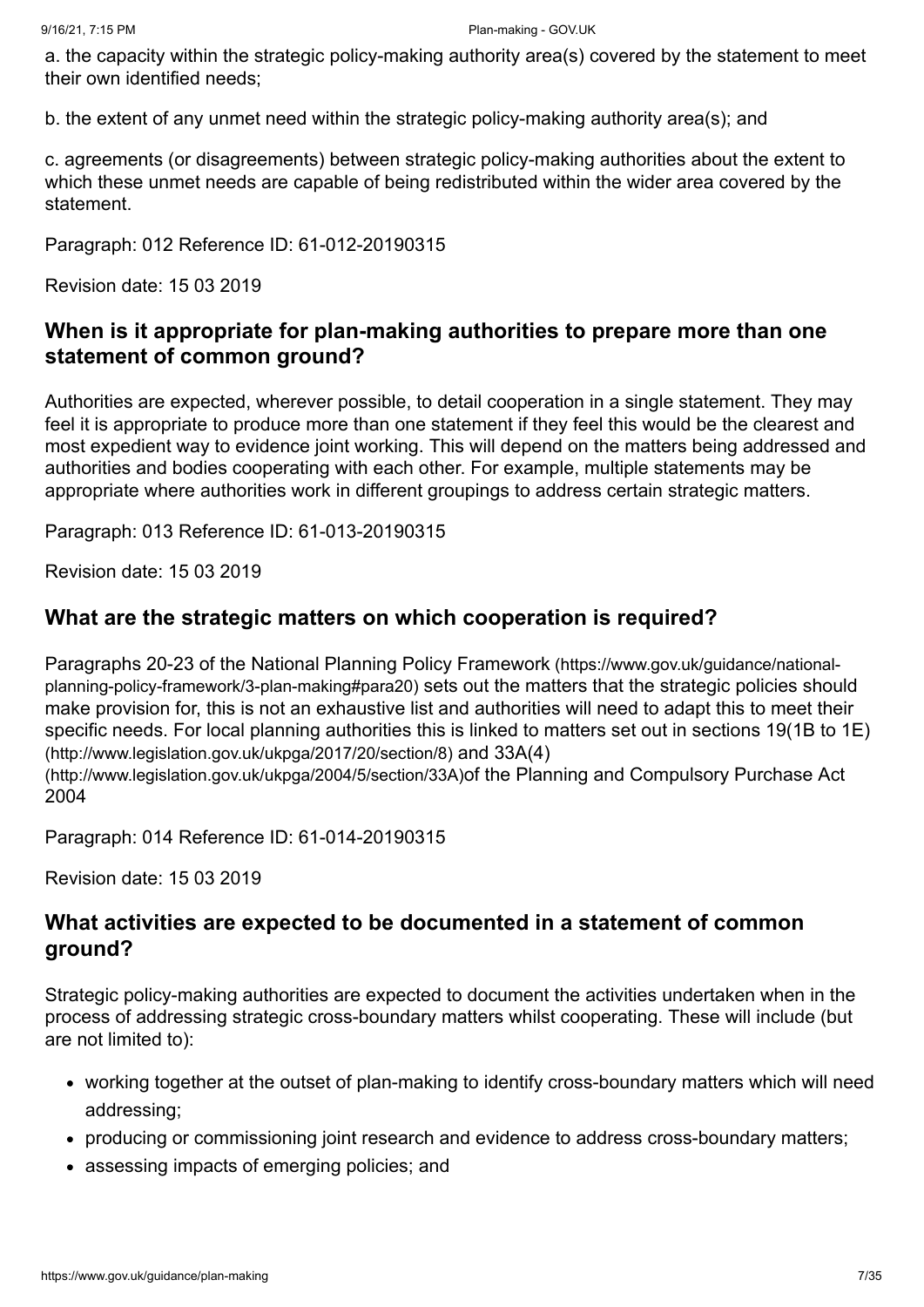preparing joint, or agreeing, strategic policies affecting more than one authority area to ensure development is coordinated, (such as the distribution of unmet needs or policies relating to county matters).

These activities will need to be tailored to address local circumstances.

Paragraph: 015 Reference ID: 61-015-20190315

Revision date: 15 03 2019

#### **How can effective cooperation address strategic infrastructure needs?**

Effective cooperation enables strategic policy-making authorities and infrastructure providers to establish whether additional strategic cross-boundary infrastructure is required. The statement is evidence that the strategic policy-making authorities have sought agreement with the relevant bodies. It can also inform the Community Infrastructure Levy (https://www.gov.uk/guidance/communityinfrastructure-levy)[, and can form part of the evidence base for the Infrastructure Funding Sta](https://www.gov.uk/guidance/community-infrastructure-levy)tement, especially when forecasting contributions required for future planned development.

Authorities which agree to take additional housing from other areas may in turn require investment in infrastructure provision to support this. Where effective cross-boundary working can be demonstrated in the statement of common ground, this could be used as evidence when trying to secure grants for infrastructure where effective joint working forms part of the assessment criteria.

Paragraph: 016 Reference ID: 61-016-20190315

Revision date: 15 03 2019

#### **Which geographical area does a statement of common ground need to cover?**

The statement will need to cover the area which strategic policy-making authorities and public bodies cooperate during plan-making. This will depend on:

- [the strategic matters being planned for, informed by a review of the matters affecting the area](http://www.legislation.gov.uk/ukpga/2004/5/section/13) (http://www.legislation.gov.uk/ukpga/2004/5/section/13) and early engagement [\(http://www.legislation.gov.uk/ukpga/2017/20/section/13\)](http://www.legislation.gov.uk/ukpga/2017/20/section/13) with neighbouring authorities, communities and other key stakeholders; and
- the most appropriate functional geographical area to gather evidence and develop policies to address these matters, based on demonstrable cross-boundary relationships.

For example, housing market and travel to work areas, river catchments, or landscape areas may be a more appropriate basis on which to plan than individual local planning authority, county, or combined authority areas. Cooperation between these different tiers (counties, districts and combined authority areas) may be needed. Authorities may well work in different groupings to address different strategic matters. Authorities should be pragmatic in determining the areas.

Paragraph: 017 Reference ID: 61-017-20190315

Revision date: 15 03 2019

#### **How can housing market areas be defined?**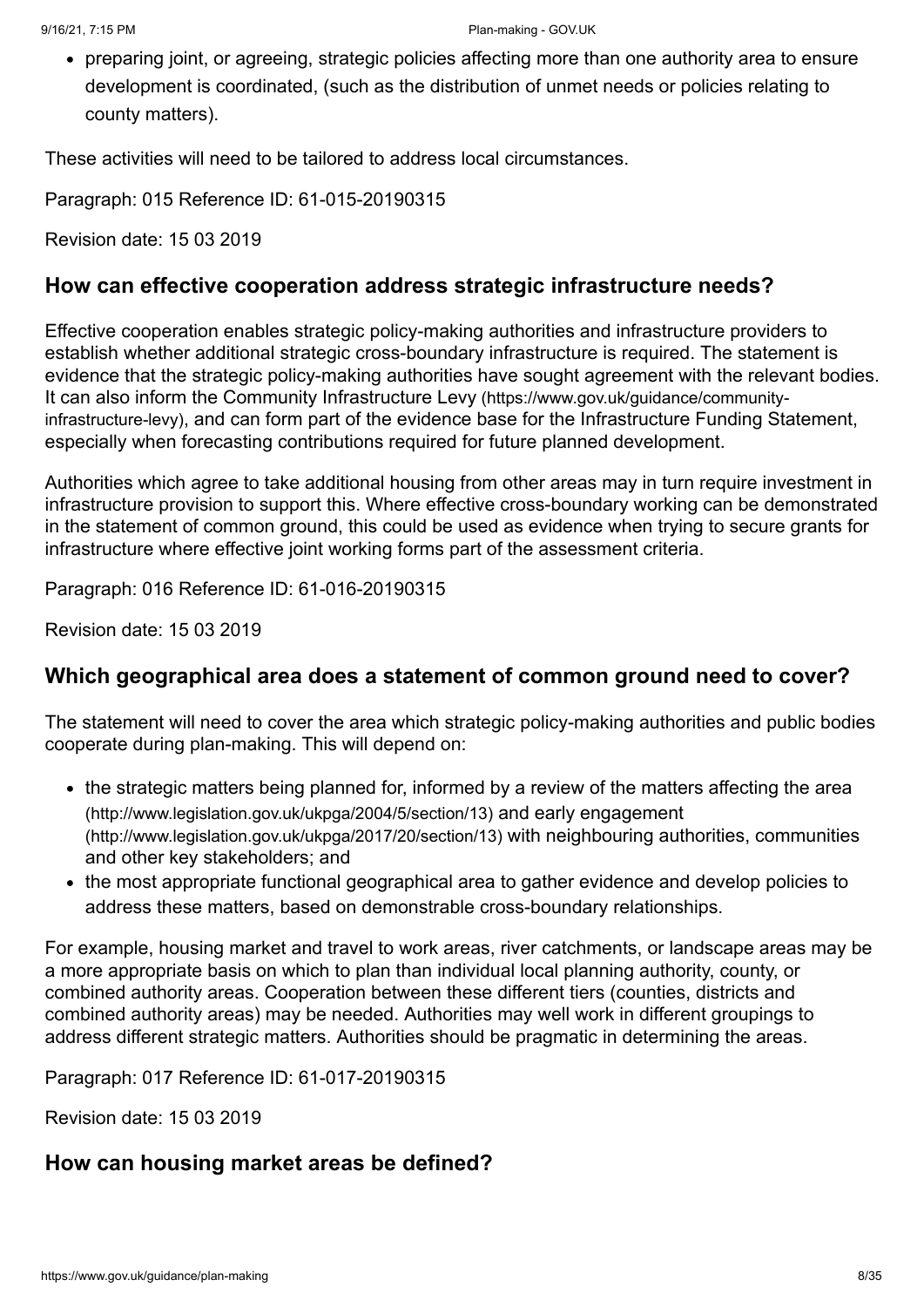A housing market area is a geographical area defined by household demand and preferences for all types of housing, reflecting the key functional linkages between places where people live and work. These can be broadly defined by analysing:

- The relationship between housing demand and supply across different locations, using house prices and rates of change in house prices. This should identify areas which have clearly different price levels compared to surrounding areas.
- Migration flow and housing search patterns. This can help identify the extent to which people move house within an area, in particular where a relatively high proportion of short household moves are contained, (due to connections to families, jobs, and schools).
- Contextual data such as travel to work areas, retail and school catchment areas. These can provide information about the areas within which people move without changing other aspects of their lives (e.g. work or service use).

Suggested data sources: Office for National Statistics (internal migration and travel to work areas statistics); Land Registry House Price Index and Price Paid data (including sales); data from estate agents and local newspapers about geographical coverage of houses advertised for sale and rent; Ministry of Housing, Communities and Local Government statistics including live tables on affordability (lower quartile house prices/lower quartile earnings); and neighbourhood data from the **Census**.

Paragraph: 018 Reference ID: 61-018-20190315

Revision date: 15 03 2019

#### **How can functional economic market areas be defined?**

Since patterns of economic activity vary from place to place, there is no standard approach to defining a functional economic market area, however, it is possible to define them taking account of factors including:

- extent of any Local Enterprise Partnership within the area;
- travel to work areas:
- housing market area;
- flow of goods, services and information within the local economy:
- service market for consumers:
- administrative area:
- catchment areas of facilities providing cultural and social well-being; and
- transport network.

Paragraph: 019 Reference ID: 61-019-20190315

Revision date: 15 03 2019

#### **Statement of common ground: preparation and publication**

#### **When does the statement of common ground need to be prepared, published and updated?**

Statements need be prepared and then maintained on an on-going basis throughout the plan making process. As a minimum, a statement needs to be published when the area it covers and the governance arrangements for the cooperation process have been defined, and substantive matters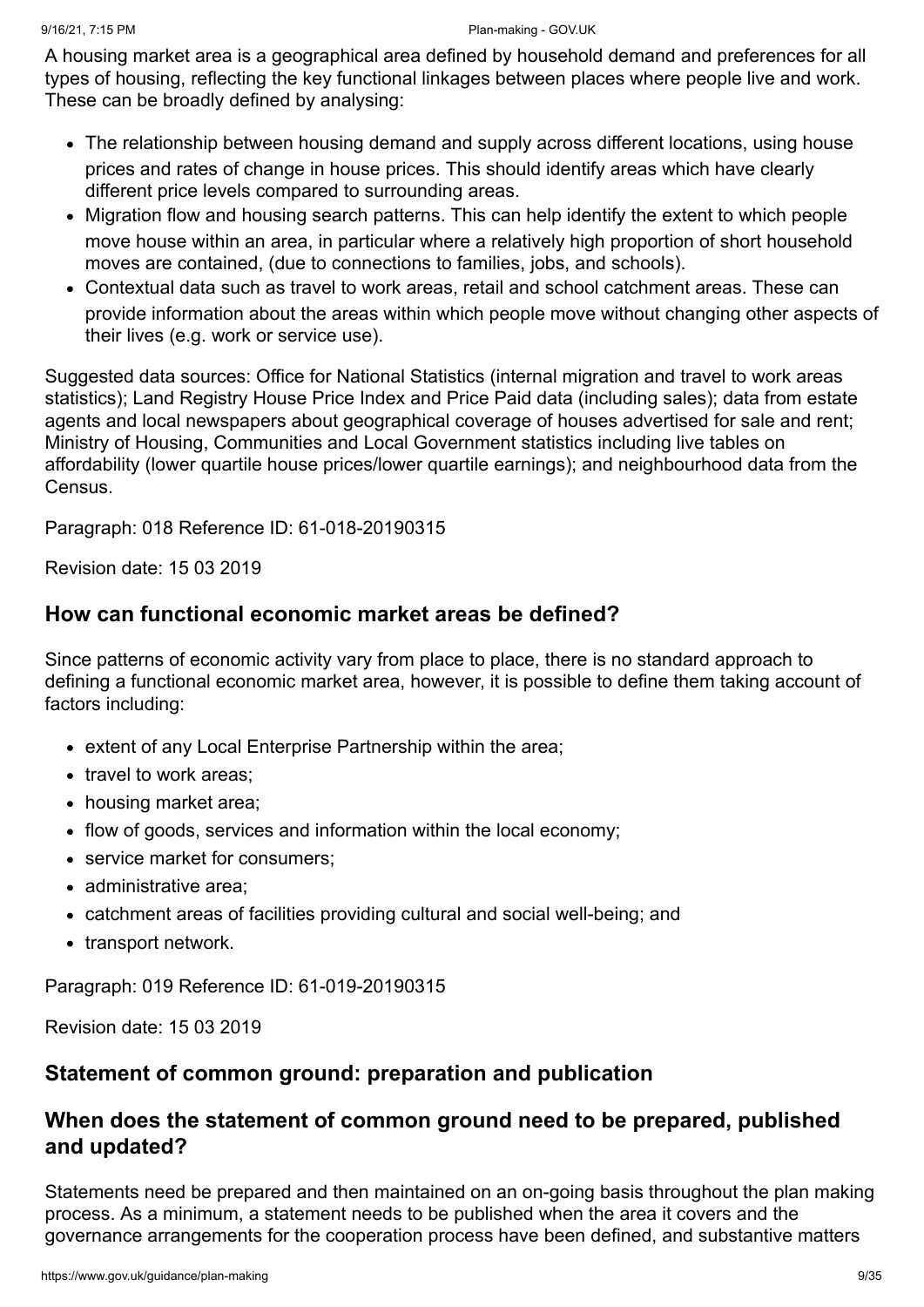to be addressed are determined. If all the information required is not available (such as details of agreements on strategic matters) authorities can use the statements to identify the outstanding matters which need to be addressed, the process for reaching agreements on these and (if possible) indicate when the statement is likely to be updated.

Authorities should have made a statement of common ground available on their website by the time they publish their draft plan, in order to provide communities and other stakeholders with a transparent picture of how they have collaborated. Authorities may consider using independent bodies as arbiters or facilitators to aid discussions such as county councils in two-tier areas, or Mayors in combined authority areas.

Once published, authorities responsible for the statement will need to ensure that it reflects the most up to date position in terms of joint working across the area. Updates can occur when either agreements are reached, or a decision is taken to update strategic policies in the area covered by the statement.

Paragraph: 020 Reference ID: 61-020-20190315

Revision date: 15 03 2019

# **How is the statement of common ground expected to be published?**

The statement is expected to be published on the websites of all the authorities responsible for its production, and should comply with any template or data standards produced by or on behalf of the government.

Paragraph: 021 Reference ID: 61-021-20190315

Revision date: 15 03 2019

# **Are strategic policy-making authorities required to reach agreement on strategic matters, and what should an authority do if they are unable to secure these agreements?**

Strategic policy-making authorities should explore all available options for addressing strategic matters within their own planning area, unless they can demonstrate to do so would contradict policies set out in the National Planning Policy Framework. If there they are unable to do so they should make every effort to secure the necessary cooperation on strategic cross boundary matters before they submit their plans for examination. Authorities are not obliged to accept needs from other areas where it can be demonstrated it would have an adverse impact when assessed against policies in the National Planning Policy Framework.

Inspectors will expect to see that strategic policy making authorities have addressed key strategic matters through effective joint working, and not deferred them to subsequent plan updates or are not relying on the inspector to direct them. Where a strategic policy-making authority claims it has reasonably done all that it can to deal with matters but has been unable to secure the cooperation necessary, for example if another authority will not cooperate, or agreements cannot be reached, this should not prevent the authority from submitting a plan for examination. However, the authority will need to submit comprehensive and robust evidence of the efforts it has made to cooperate and any outcomes achieved; this will be thoroughly tested at the plan examination.

Paragraph: 022 Reference ID: 61-022-20190315

Revision date: 15 03 2019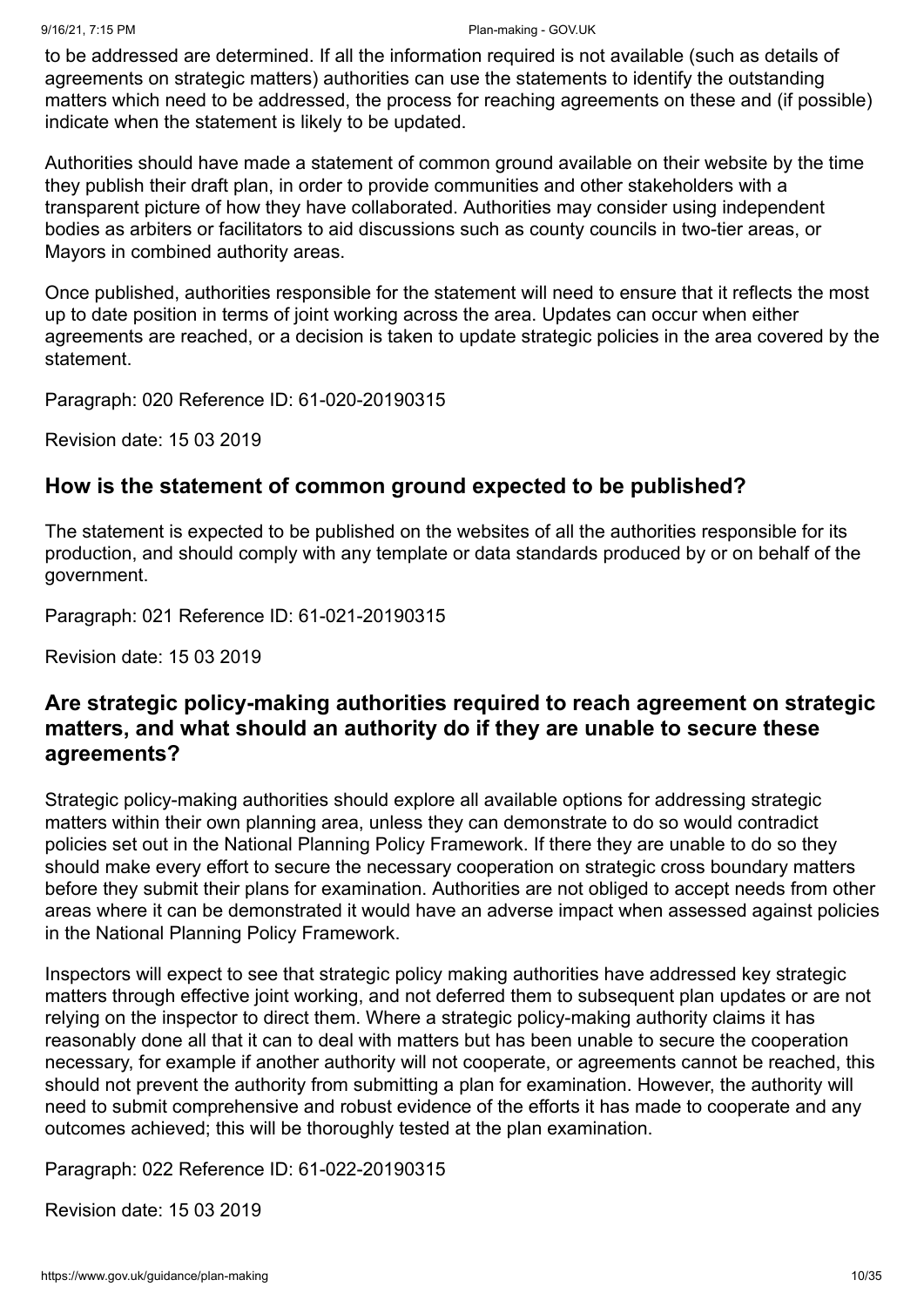#### **Statement of Common Ground: signatories and arbiters**

#### **Who are additional signatories to the statement of common ground?**

Additional signatories will be those bodies who have a role in the matters covered in a statement of common ground, and with whom an authority needs to cooperate in order to plan for these matters. These may include: other relevant public bodies (such as: Local Enterprise Partnerships, Local Nature Partnerships, and the Marine Management Organisation in coastal areas); other authorities (such as county councils, combined authorities without plan-making powers, and strategic policymaking authorities outside of the area covered by the statement); infrastructure providers; or any other non-government organisations (such as advisory bodies) the authority cooperates with to address strategic matters through the plan-making process. This is not an exhaustive list.

In the case of local planning authorities and county councils, prescribed bodies under the duty to cooperate can be treated as additional signatories. Engagement between authorities and prescribed bodies which does not involve agreements on strategic matters can be detailed in Authority Monitoring Reports.

Paragraph: 023 Reference ID: 61-023-20190315

Revision date: 15 03 2019

#### **What is the role of additional signatories to the statement of common ground?**

Their role is to act as a signatory to those parts of the statement that relate directly to their cooperation in the plan-making process, e.g. specific infrastructure or transport commitments. They have no responsibility for publishing, maintaining or updating the statement.

Paragraph: 024 Reference ID: 61-024-20190315

Revision date: 15 03 2019

#### **Who should be a signatory to a statement prepared for minerals and waste plans?**

In two-tier areas, district councils within the county are expected to be treated as additional signatories on the statement of common ground for county council minerals and waste plans. For minerals plans, aggregate working parties (https://www.gov.uk/guidance/minerals#Aggregate-Working-Parties) [are also expected to be treated as additional signatories in statements of common ground](https://www.gov.uk/guidance/minerals#Aggregate-Working-Parties).

Paragraph: 025 Reference ID: 61-025-20190315

Revision date: 15 03 2019

#### **Who can strategic policy-making authorities appoint as an arbiter or facilitator for the cooperation process and statement of common ground?**

Strategic policy-making authorities may elect Mayors or combined authorities (including those without plan-making powers), or county councils to act as an arbiter or facilitator to the cooperation process and could assist in the preparation of the statements of common ground. They may also appoint consultants to carry this out. This will depend on the governance arrangements established by the strategic policy-making authorities responsible for the statement.

Paragraph: 026 Reference ID: 61-026-20190315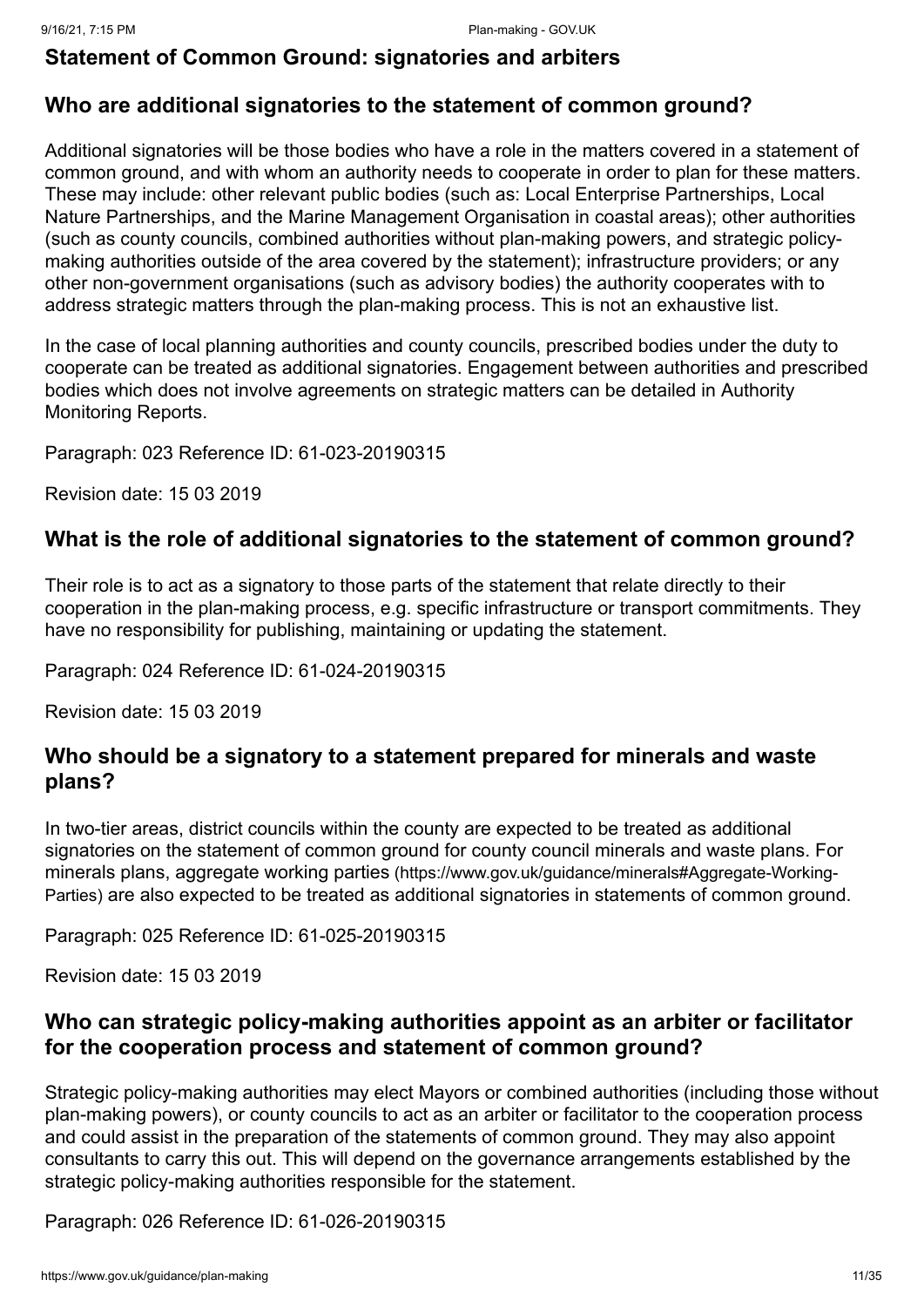#### **What role can Mayors or combined authorities without plan-making powers play in the preparation of statements of common ground?**

Where the Mayor or combined authority has responsibilities to deliver cross-boundary strategic matters, such as economic development and transport improvements they can be included as an additional signatory to a statement of common ground prepared by local planning authorities, where their involvement will help deliver the matters identified in the statement.

Paragraph: 027 Reference ID: 61-027-20190315

Revision date: 15 03 2019

# **How do statements of common ground operate in combined authority areas, where the Mayor or combined authority has plan-making powers?**

It is not expected that each local planning authority (or London borough) within the combined authority area will be signatories on statements prepared for a spatial development strategy, or that the Mayor or combined authority will be a signatory to each local planning authority's statement.

Paragraph: 028 Reference ID: 61-028-20190315

Revision date: 15 03 2019

# **Duty to cooperate**

# **How is the duty to cooperate different from the statement of common ground?**

The statement of common ground is the means by which strategic policy-making authorities can demonstrate that a plan is based on effective cooperation and that they have sought to produce a strategy based on agreements with other authorities.

[The duty to cooperate was introduced by the Localism Act 2011](http://www.legislation.gov.uk/ukpga/2011/20/section/110)

(http://www.legislation.gov.uk/ukpga/2011/20/section/110)[, and is set out in section 33A of the Planning and](http://www.legislation.gov.uk/ukpga/2004/5/section/33A) Compulsory Purchase Act 2004 (http://www.legislation.gov.uk/ukpga/2004/5/section/33A). It places a legal duty on local planning authorities and county councils in England, and prescribed public bodies to engage constructively, actively and on an ongoing basis to maximise the effectiveness of local plan and marine plan preparation in the context of strategic cross boundary matters.

Paragraph: 029 Reference ID: 61-029-20190315

Revision date: 15 03 2019

# **Are other public bodies subject to the duty to cooperate?**

Certain other public bodies are also subject to the duty to cooperate. These are prescribed in the [Town and Country Planning \(Local Planning\) \(England\) Regulations 2012](http://www.legislation.gov.uk/uksi/2012/767/regulation/4/made) (http://www.legislation.gov.uk/uksi/2012/767/regulation/4/made) as amended.

These organisations are required to cooperate with local planning authorities and county councils in England, and the other prescribed bodies. All parties should approach the duty in a proportionate way, tailoring cooperation according to where they can maximise the effectiveness of plans.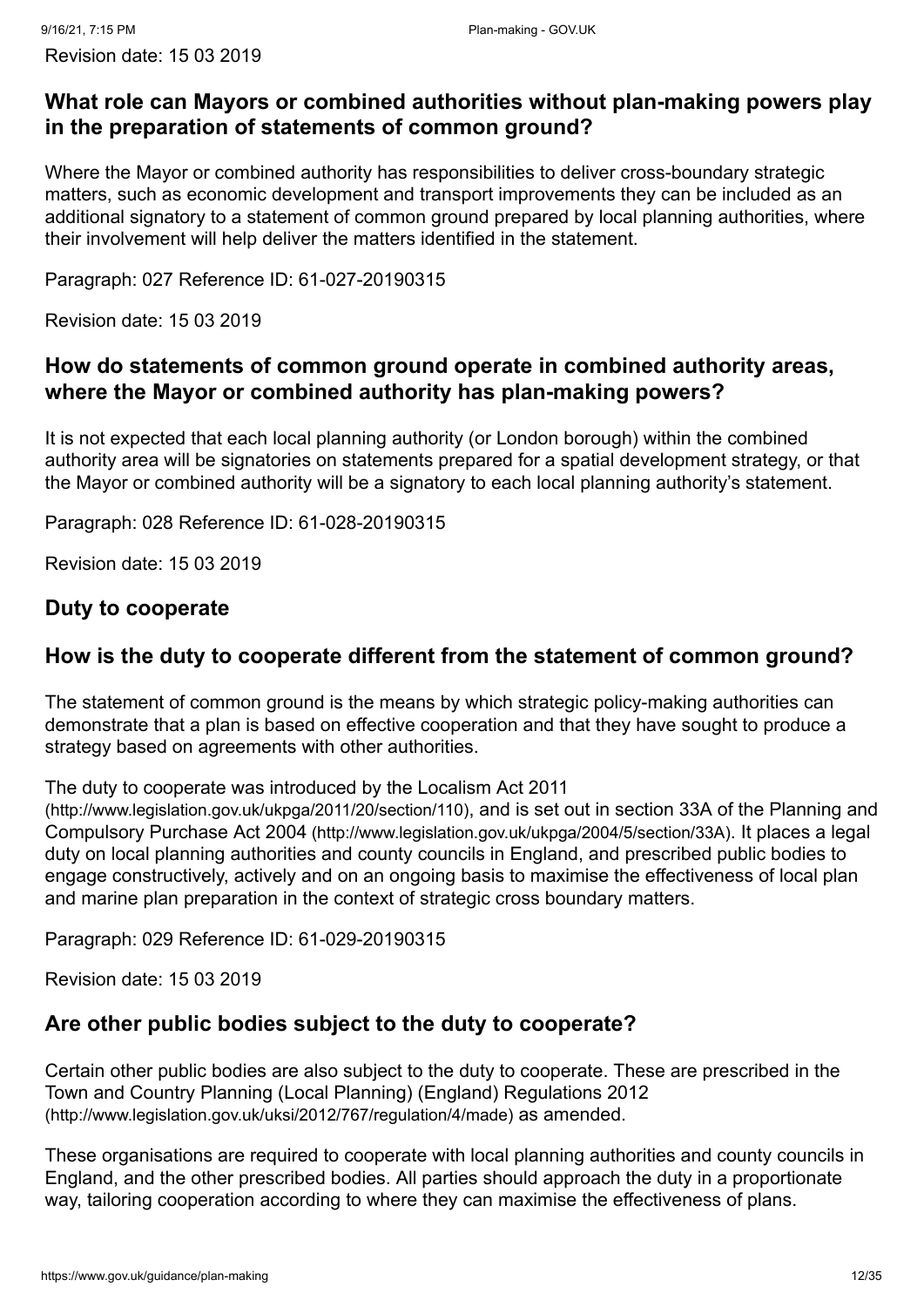Local Enterprise Partnerships and Local Nature Partnerships are not subject to the requirements of the duty, but local planning authorities and county councils in England, and prescribed public bodies must cooperate with them. Local planning authorities must have regard to their activities when they are preparing their local plans, so long as those activities are relevant to plan-making.

Paragraph: 030 Reference ID: 61-030-20190315

Revision date: 15 03 2019

#### **How will the duty to cooperate be considered at local plan examination?**

The local plan examination will first assess whether a local planning authority has complied with the duty to cooperate and other legal requirements. The Inspector will use all available evidence [including statements of common ground, Authority Monitoring Reports](http://www.legislation.gov.uk/uksi/2012/767/regulation/34/made) (http://www.legislation.gov.uk/uksi/2012/767/regulation/34/made), and other submitted evidence (such as the statement of compliance prescribed by Planning Inspectorate's examination procedure guidance) to determine whether the duty has been satisfied.

As the duty to cooperate relates to the preparation of the plan it cannot be rectified post-submission, so if the Inspector finds that the duty has not been complied with they will recommend that the local plan is not adopted and the examination will not proceed any further. The most appropriate course of action is likely to be for the local planning authority to withdraw the plan and engage in the necessary discussions and actions with other relevant local planning authorities and bodies. In these circumstances the local planning authority will need to re-publish the revised plan for consultation before it is re-submitted for examination.

If the Inspector finds that the duty and other legal requirements have been complied with, the examination will then test whether the local plan is sound.

Paragraph: 031 Reference ID: 61-031-20190315

Revision date: 15 03 2019

#### **How can 2 or more strategic policy-making authorities cooperate on local plan preparation to satisfy the duty to cooperate?**

[Section 33A\(6\) of the Planning and Compulsory Purchase Act 2004](http://www.legislation.gov.uk/ukpga/2004/5/section/33A)

(http://www.legislation.gov.uk/ukpga/2004/5/section/33A) enables local planning authorities and other public bodies to consider entering into agreements on joint approaches, so local planning authorities should demonstrate this has been considered at examination. Local planning authorities can agree to [prepare a joint plan with neighbouring authorities under section 28 of the Planning and Compulsory](http://www.legislation.gov.uk/ukpga/2004/5/section/28) Purchase Act 2004 (http://www.legislation.gov.uk/ukpga/2004/5/section/28), or form a joint committee (to [include one or more county councils\) under section 29 of the Planning and Compulsory Purchase Act](http://www.legislation.gov.uk/ukpga/2004/5/section/29) 2004 (http://www.legislation.gov.uk/ukpga/2004/5/section/29).

If plans are not being brought forward at the same time, authorities can enter into formal agreements, which are expected to be set out in a statement of common ground.

Paragraph: 032 Reference ID: 61-032-20190315

Revision date: 15 03 2019

#### **Does the duty to cooperate apply in London, and other combined authority areas?**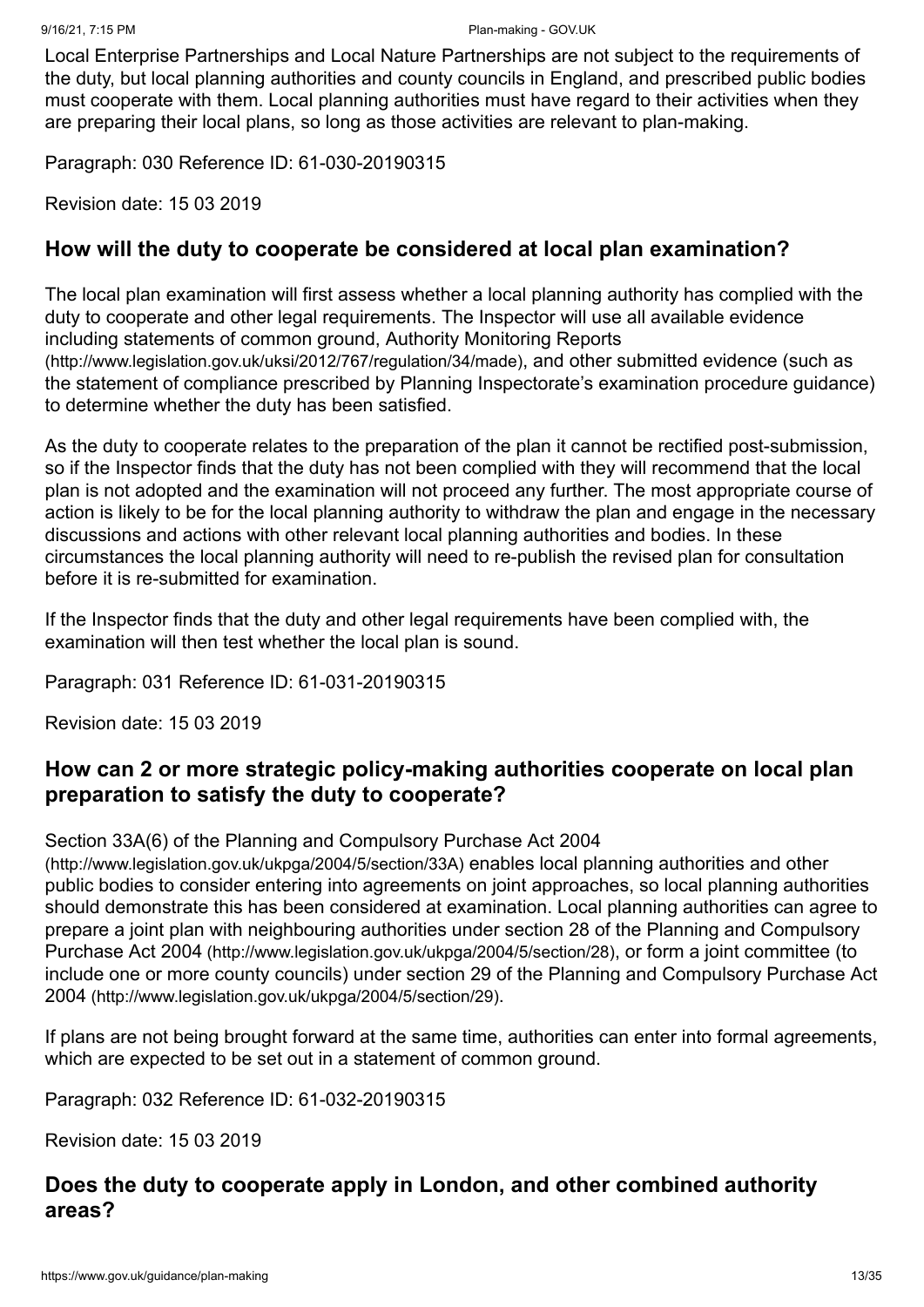The duty to cooperate applies in London, and other combined authority areas. Within these areas local planning authorities are required to cooperate with each other, county councils, other local planning authorities outside the combined authority area, and prescribed public bodies. The degree of cooperation needed between these parties will depend on the extent to which strategic matters have already been addressed in the spatial development strategy.

Paragraph: 033 Reference ID: 61-033-20190315

Revision date: 15 03 2019

#### **Does the Duty to Co-operate apply to plan reviews and plan updates?**

Local planning authorities need to comply with the Duty to Co-operate when revising their development plan documents and reviewing whether they remain up to date.

Section 33A(3)of the Planning and Compulsory Purchase Act 2004 sets out the activities which bodies subject to the duty to co-operate must co-operate on. Paragraph (3)(d) of section 33A of that Act provides that such bodies will be subject to the duty when undertaking activities that can reasonably be considered to prepare the way for the preparation of development plan documents, marine plans and other local development documents. Plan reviews prepare the way for the preparation of such documents as they involve an assessment of whether policies in a plan need updating.

Plans are required to set out strategic policies that address strategic priorities. These may include cross-boundary matters, including issues such as whether an authority is able to meet all its housing need. Given the direct implications of plan reviews in enabling such matters to be addressed through the updating of policies, it is important that the bodies subject to the Duty to Co-operate have an opportunity to engage in both how plan reviews are undertaken and the review of the plan. Engagement with neighbouring authorities and prescribed bodies needs to occur before a final decision on whether to update policies in a plan is made, as such engagement may influence that decision.

The level of co-operation is expected to be proportionate to the task and should not unduly delay the plan review. For example, an authority may set out how they propose to review the policies in their plan and when and how neighbouring authorities and prescribed bodies will be engaged. A record of how authorities will be engaged in the review of plans and of where agreement has or hasn't been reached on the need to update a policy or policies can be set out in the Statement of Common Ground.

Paragraph: 075 Reference ID: 61-075-20190723

Revision date: 23 07 2019

#### <span id="page-13-0"></span>**Plan reviews**

Paragraph: 061 deleted

Revision date: 23 07 2019

# **How often should a plan or policies be reviewed?**

To be effective plans need to be kept up-to-date. The National Planning Policy Framework states policies in local plans and spatial development strategies, should be reviewed to assess whether they need updating at least once every 5 years, and should then be updated as necessary [\(https://gov.uk/guidance/national-planning-policy-framework/5-Delivering-a-sufficient-supply-of-homes#para73\)](https://gov.uk/guidance/national-planning-policy-framework/5-Delivering-a-sufficient-supply-of-homes#para73).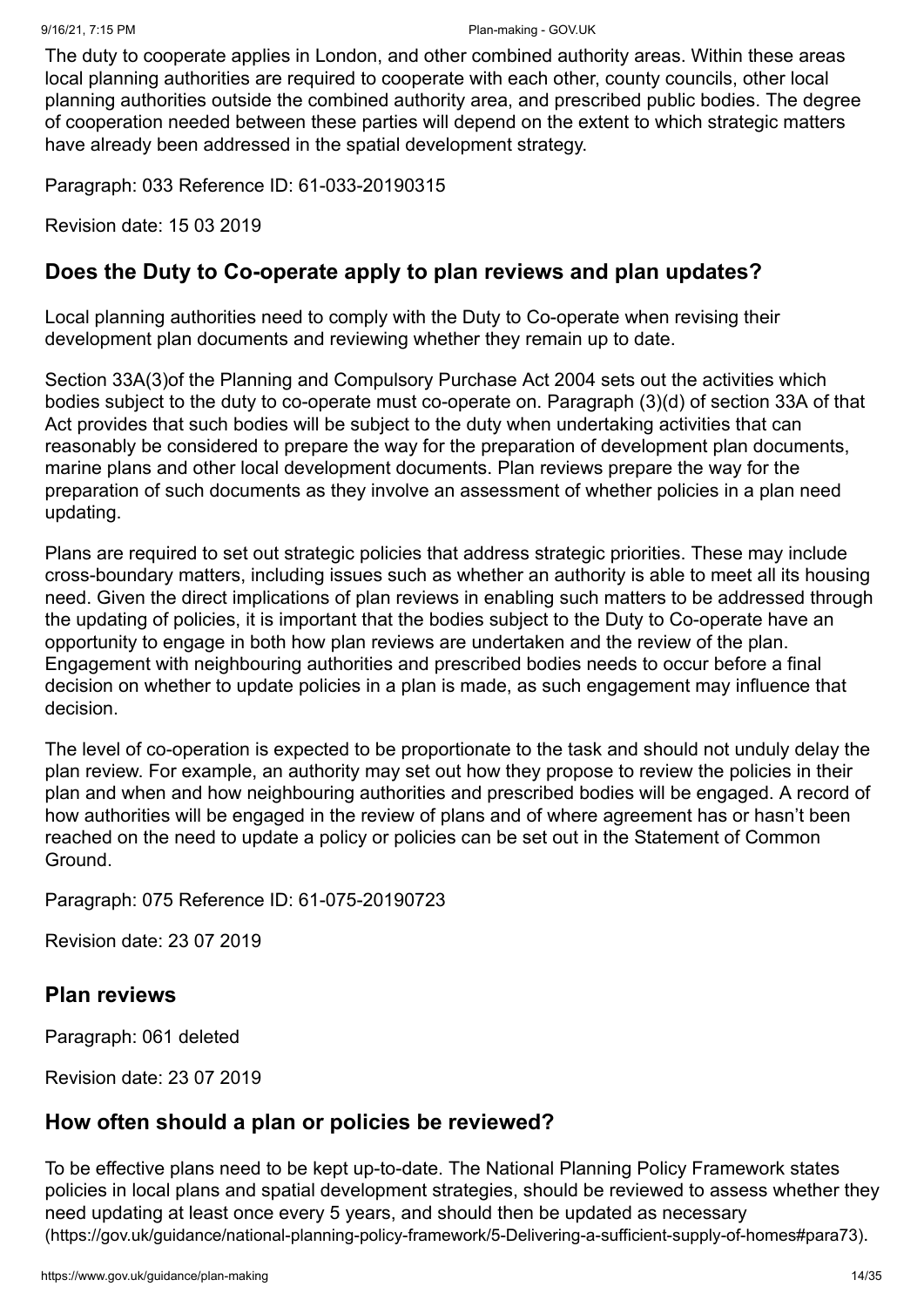#### 9/16/21, 7:15 PM Plan-making - GOV.UK

[Under regulation 10A of The Town and Country Planning \(Local Planning\) \(England\) Regulations](http://www.legislation.gov.uk/uksi/2017/1244/regulation/4/made) 2012 (as amended) (http://www.legislation.gov.uk/uksi/2017/1244/regulation/4/made) local planning authorities must review local plans, and Statements of Community Involvement at least once every 5 years from their adoption date to ensure that policies remain relevant and effectively address the needs of the local community. Most plans are likely to require updating in whole or in part at least every 5 years. Reviews should be proportionate to the issues in hand. Plans may be found sound conditional upon a plan update in whole or in part within 5 years of the date of adoption. Where a review was undertaken prior to publication of the Framework (27 July 2018) but within the last 5 years, then that plan will continue to constitute the up-to-date plan policies unless there have been significant changes as outlined below.

There will be occasions where there are significant changes in circumstances which may mean it is necessary to review the relevant strategic policies earlier than the statutory minimum of 5 years, for example, where new cross-boundary matters arise. Local housing need will be considered to have changed significantly where a plan has been adopted prior to the standard method being implemented, on the basis of a number that is significantly below the number generated using the standard method, or has been subject to a cap where the plan has been adopted using the standard method. This is to ensure that all housing need is planned for a quickly as reasonably possible.

Paragraph: 062 Reference ID: 61-062-20190315

Revision date: 15 03 2019

#### **What documents does the requirement to review apply to?**

The requirement to review applies to all development plan documents, including local plans (which would include those containing strategic or non-strategic policies) and in addition, to Statements of Community Involvement. While not a statutory requirement, the National Planning Policy Framework expects the same approach to be taken with spatial development strategies.

Paragraph: 063 Reference ID: 61-063-20190315

Revision date: 15 03 2019

#### **Are policies considered out-of-date if they are not updated after 5 years?**

The National Planning Policy Framework is clear that strategic policies should be prepared over a [minimum 15 year period and a local planning authority should be planning for the full plan period](https://www.gov.uk/guidance/climate-change#how-can-local-planning-authorities-identify-appropriate-mitigation-measures-in-plan-making) (https://www.gov.uk/guidance/climate-change#how-can-local-planning-authorities-identify-appropriate-mitigationmeasures-in-plan-making). Policies age at different rates according to local circumstances and a plan does not become out-of-date automatically after 5 years. The review process is a method to ensure that a plan and the policies within remains effective. Applications for planning permission must be determined in accordance with the development plan unless material considerations indicate otherwise. Due weight should be given to relevant policies in existing plans according to their consistency with the National Planning Policy Framework. It will be up to the decision-maker to decide the weight to give to the policies.

Paragraph: 064 Reference ID: 61-064-20190315

Revision date: 15 03 2019

#### **What can authorities consider when determining whether a plan or policies within a plan should be updated?**

The authority can consider information such as (but not exclusively):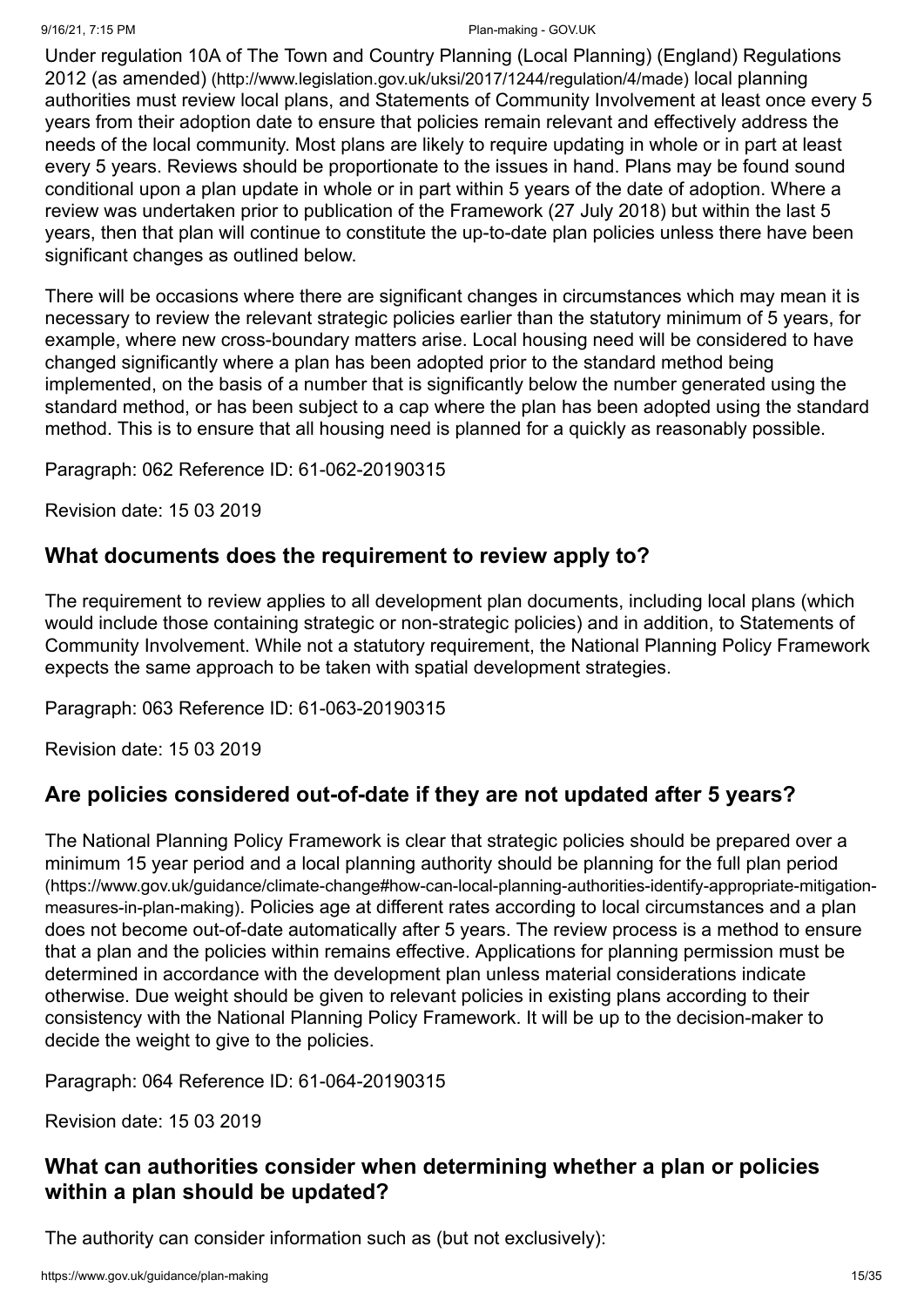- conformity with national planning policy;
- changes to local circumstances; such as a change in Local Housing Need;
- their Housing Delivery Test performance;
- whether the authority can demonstrate a 5 year supply of deliverable sites for housing;
- whether issues have arisen that may impact on the deliverability of key site allocations;
- their appeals performance;
- success of policies against indicators in the Development Plan as set out in their Authority Monitoring Report;
- the impact of changes to higher tier plans;
- plan-making activity by other authorities, such as whether they have identified that they are unable to meet all their housing need;
- significant economic changes that may impact on viability.; and
- whether any new social, environmental or economic priorities may have arisen.

Paragraph: 065 Reference ID: 61-065-20190723

Revision date: 23 07 2019

#### **What are the implications for measuring the Housing Delivery Test in circumstances where the strategic policies need updating?**

Where an authority's housing requirement figure is more than 5 years old and needs updating, the Housing Delivery Test measurement rule book (https://www.gov.uk/government/publications/housingdelivery-test-measurement-rule-book) [sets out the target that will apply. For a local planning authorit](https://www.gov.uk/government/publications/housing-delivery-test-measurement-rule-book)y, this will be the local housing need figure (or projected household growth from years 2015 to 2018), if the adjusted delivery of housing falls below this figure, then certain consequences will apply as set out in the Housing Delivery Test guidance [\(https://www.gov.uk/government/publications/housing-delivery](https://www.gov.uk/government/publications/housing-delivery-test-measurement-rule-book)test-measurement-rule-book).

Paragraph: 066 Reference ID: 61-066-20190315

Revision date: 15 03 2019

#### **What are the implications for measuring 5 year supply of housing sites, in circumstances where the strategic policies need updating?**

Local planning authorities should identify and update annually a supply of specific deliverable sites sufficient to provide a minimum of 5 years' worth of housing against their local housing need in circumstances where strategic policies are more than 5 years old and need updating. The Framework makes clear that the presumption in favour of sustainable development should apply where an authority cannot demonstrate a 5 year supply of deliverable housing sites.

Paragraph: 067 Reference ID: 61-067-20190315

Revision date: 15 03 2019

#### **What evidence is required when carrying out a review?**

A local planning authority may need to gather new evidence to inform their review. Proportionate, relevant and up-to-date evidence should be used to justify a decision not to update policies. We expect authorities to have due regard to the Duty to Cooperate when to undertaking a review to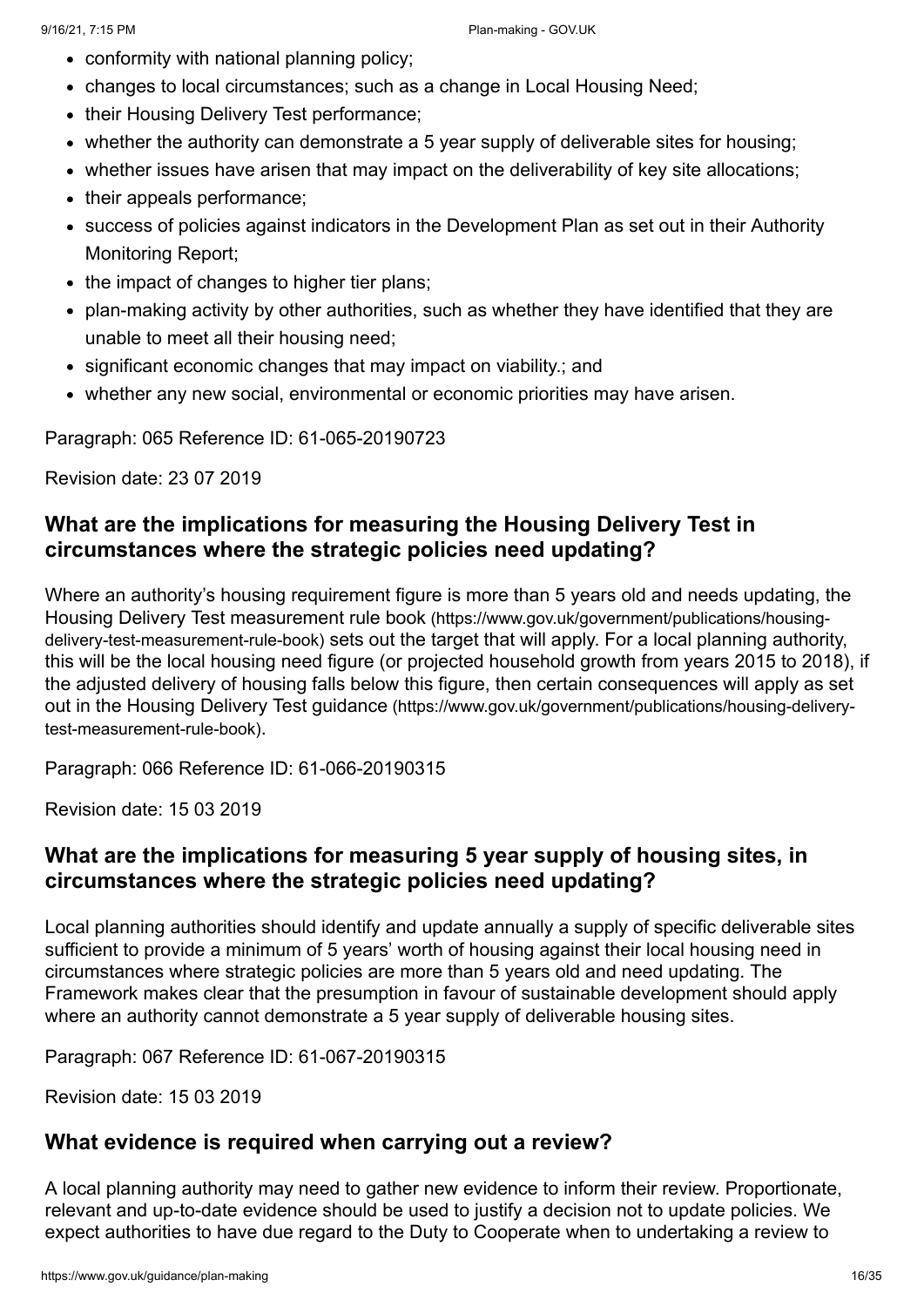Paragraph: 068 Reference ID: 61-068-20190723

Revision date: 23 07 2019

# **What is required when updating a plan?**

A local planning authority can review specific policies on an individual basis. Updates to the plan or certain policies within it must follow the plan-making procedure; including preparation, publication, and examination by the Planning Inspectorate on behalf of the Secretary of State.

Paragraph: 069 Reference ID: 61-069-20190723

Revision date: 23 07 2019

#### **What is the process for publishing reasons not to update policies?**

If a local planning authority decides that they do not need to update their policies, they must publish the reasons for this decision within 5 years of the adoption date of the plan. A local planning authority will not necessarily need to revise their entire plan in whole and may publish a list of which policies they will update and which policies they consider do not need updating.

Paragraph: 070 Reference ID: 61-070-20190315

Revision date:15 03 2019

#### **How do the review requirements apply to Statements of Community Involvement?**

Local planning authorities must review their Statements of Community Involvement every 5 years from the adoption date. It is important that Statements of Community Involvement are kept up-to-date to ensure effective community involvement at all stages of the planning process. Therefore, a local planning authority should regularly review and update their Statement of Community Involvement to reflect any changes to engagement.

A local planning authority may review and update their Statement of Community Involvement at the same time as reviewing and updating a plan to reflect what action is taken to involve the community in any change to the plan.

Paragraph: 071 Reference ID: 61-071-20190315

Revision date: 15 03 2019

#### **Do neighbourhood plans have to be reviewed every 5 years?**

The requirement to review local plans at least every 5 years, does not apply to neighbourhood plans. However, individual policies in a neighbourhood plan may become out of date, for example if they conflict with policies in a plan that is adopted after the neighbourhood plan becomes part of the development plan. In these cases, the more recent policy takes precedence. In addition, where a policy has been in force for a period of time, other material considerations may be given greater weight in planning decisions as the evidence base for the plan policy becomes less robust. In such cases, the qualifying body may give serious consideration to whether it is an appropriate time to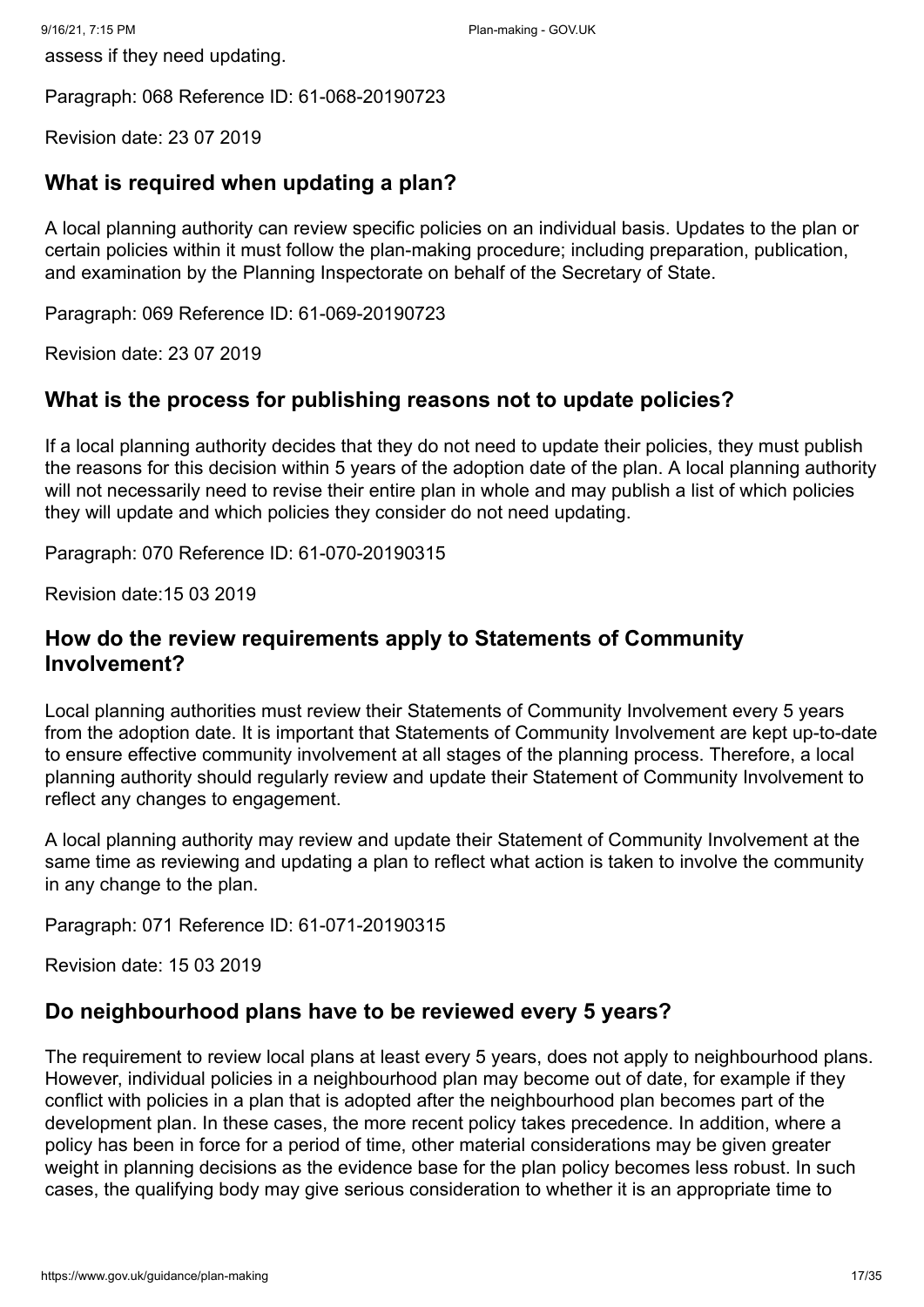review and to update their neighbourhood plan, or part of it (https://www.gov.uk/guidance/neighbourhoodplanning--2#updating-neighbourhood-plan) [in order to keep it in general conformity with the most recent](https://www.gov.uk/guidance/neighbourhood-planning--2#updating-neighbourhood-plan) plan, and so the individual policies within the neighbourhood plan continue to be effective.

Paragraph: 072 Reference ID: 61-072-20190315

Revision date: 15 03 2019

#### **What is the role of the Authority Monitoring Report?**

Local planning authorities must publish information at least annually that shows progress with local plan preparation, reports any activity relating to the duty to cooperate, any information collected which relates to indicators in the plan, and any policies which are not being implemented. Local planning authorities can also use the Authority Monitoring Report to provide up-to-date information on the implementation of any neighbourhood plans that have been brought into force, and monitor the provision of housing for older and disabled people. It can help inform if there is a need to undertake a partial or full update of the local plan, when carrying out a review at least every 5 years from the adoption date.

[This information should be made available publicly. Regulation 34 of the Town and Country Planning](http://www.legislation.gov.uk/uksi/2012/767/regulation/34/made) (Local Planning) (England) Regulations 2012

(http://www.legislation.gov.uk/uksi/2012/767/regulation/34/made) sets out what information the reports must contain. The reports can include other information, for example, the reports can draw on Infrastructure Funding Statements to highlight the contributions made by development, including section 106 planning obligations, Community Infrastructure Levy and New Homes Bonus payments, and how these have been used.

Paragraph: 073 Reference ID: 61-073-20190315

Revision date: 15 03 2019

#### <span id="page-17-0"></span>**Evidence base**

#### **How are local plans produced?**

Authorities preparing local plans should assess future needs and opportunities for their area, explore and identify options for addressing these, and then set out a preferred approach (except where this has already been dealt with through a spatial development strategy). This involves gathering evidence, carrying out a Sustainability Appraisal (https://www.gov.uk/guidance/strategic-environmentalassessment-and-sustainability-appraisal) [to inform the preparation of local plans and effective](https://www.gov.uk/guidance/strategic-environmental-assessment-and-sustainability-appraisal) engagement and consultation with local communities, businesses and other interested parties.

There is considerable flexibility open to local planning authorities in how they carry out the initial [stages of local plan production, provided they comply with the specific requirements in regulation 18](http://www.legislation.gov.uk/uksi/2012/767/regulation/18/made) of the Town and Country Planning (Local Planning) (England) Regulations 2012 (http://www.legislation.gov.uk/uksi/2012/767/regulation/18/made), ('the Local Plan Regulations') on consultation, and with the commitments in their Statement of Community Involvement. It is important to make clear how any consultation fits within the wider local plan process.

Local planning authorities must make available each of the proposed submission documents that they intend to submit to the Planning Inspectorate for examination to enable representations to come [forward that can be considered at examination, under regulation 19 of the the Local Plan Regulations](http://www.legislation.gov.uk/uksi/2012/767/regulation/19/made) (http://www.legislation.gov.uk/uksi/2012/767/regulation/19/made).

Paragraph: 034 Reference ID: 61-034-20190315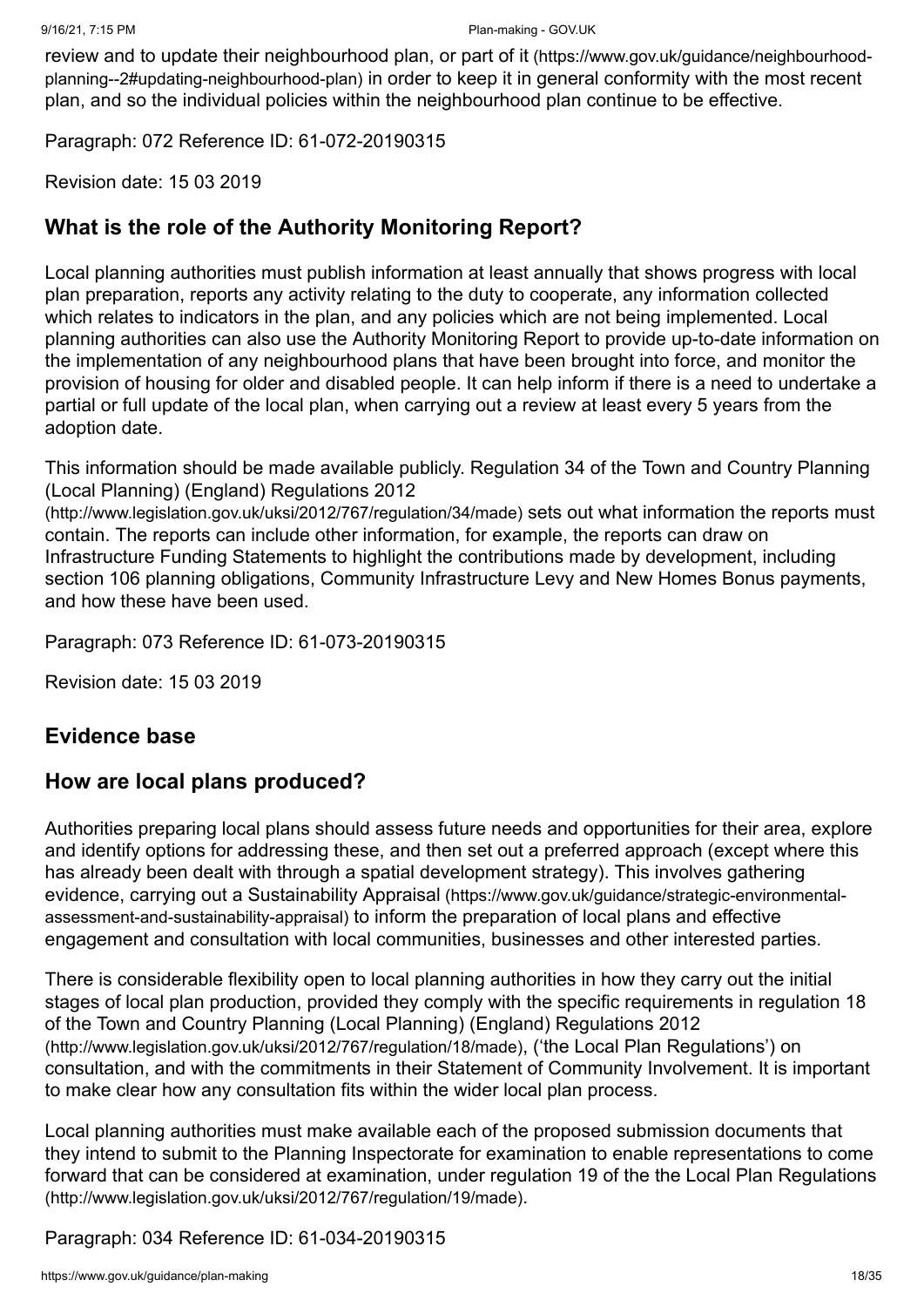# **How should local planning authorities keep communities informed of evidence gathering and plan-making?**

Local planning authorities must publicise and keep up-to-date their timetable for producing their local plan. This information is contained within a Local Development Scheme, which local planning authorities should publish on their website and must keep up-to-date. Local Development Schemes must also be produced in compliance with any data standard for this purpose published by MHCLG. A Local Development Scheme is expected to be reviewed and updated at least annually but may need updating more frequently if there are any significant changes in the timescales or the plans being prepared. Up-to-date and accessible reporting on the Local Development Scheme in an Authority's Monitoring Report is an important way in which authorities can keep communities informed of plan making activity.

Local planning authorities must set out in their Statement of Community Involvement how they will [engage communities on the preliminary stages of plan-making](http://www.legislation.gov.uk/ukpga/2017/20/section/13) [\(http://www.legislation.gov.uk/ukpga/2017/20/section/13\)](http://www.legislation.gov.uk/ukpga/2004/5/section/13), specifically survey stage [\(http://www.legislation.gov.uk/ukpga/2004/5/section/13\)](http://www.legislation.gov.uk/ukpga/2004/5/section/15) and Local Development Scheme (http://www.legislation.gov.uk/ukpga/2004/5/section/15). This does not apply to those plans which have passed Regulation 18(1) stage of the Town and Country Planning (Local Planning) (England) Regulations 2012 before 31 July 2018 in respect of that particular plan/ Statement of Community Involvement.

Local planning authorities must also set out their policies for giving advice or assistance to qualifying bodies to facilitate proposals for neighbourhood plans (including any modifications) or orders. Where authorities have evidence that might need to be considered by neighbouring authorities when producing or updating plans, they should share this at the earliest opportunity. This will help communities bringing forward neighbourhood plans (https://www.gov.uk/guidance/neighbourhoodplanning--2)[, who may be able to use this evidence to inform the preparation of their own plans](https://www.gov.uk/guidance/neighbourhood-planning--2).

There is no requirement for local planning authorities to consult when reviewing and updating their Statement of Community Involvement. We would encourage authorities to publish documents forming part of their evidence base as they are completed on their website in an accessible format, rather than waiting until options are published or a local plan is published for representations, to keep communities informed and involved. We would encourage authorities to use social media tools and other platforms to communicate with communities, where appropriate.

Authorities are expected to be mindful of the need to produce concise, visual evidence, written in plain English to help ensure that it is easily accessible to local communities, to avoid them becoming disengaged with the process.

Paragraph: 035 Reference ID: 61-035-20190723

Revision date: 23 07 2019

# **How should a local plan reflect the presumption in favour of sustainable development?**

Paragraph 11 of the National Planning Policy Framework indicates that Local Plans should reflect the [presumption in favour of sustainable development](https://www.gov.uk/guidance/national-planning-policy-framework/2-achieving-sustainable-development#para11) (https://www.gov.uk/guidance/national-planning-policyframework/2-achieving-sustainable-development#para11). This should be done by identifying and providing for objectively assessed needs and by indicating how the presumption will be applied locally. However, there is no need for a plan to directly replicate the wording in paragraph 11 in a policy.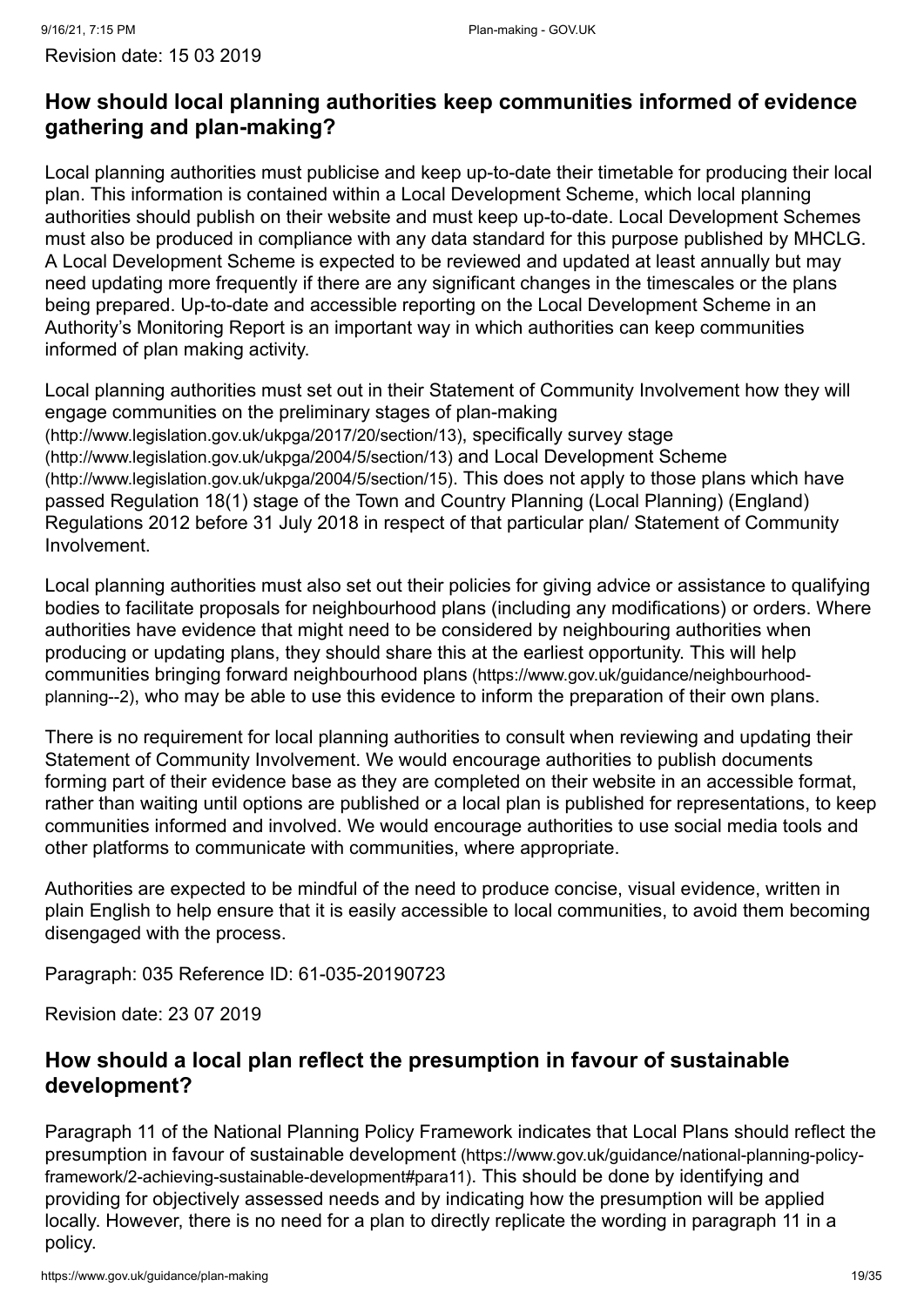Revision date: 23 07 2019

# **What roles do Sustainability Appraisal and Habitats Assessment play?**

[Every local plan must be informed and accompanied by a Sustainability Appraisal](https://www.gov.uk/guidance/strategic-environmental-assessment-and-sustainability-appraisal) (https://www.gov.uk/guidance/strategic-environmental-assessment-and-sustainability-appraisal). This allows the potential environmental, economic and social impacts of the proposals to be systematically taken into account, and should play a key role throughout the plan-making process. The Sustainability Appraisal plays an important part in demonstrating that the local plan reflects sustainability objectives and has considered reasonable alternatives. The Sustainability Appraisal should incorporate a Strategic Environmental Assessment (https://www.gov.uk/guidance/strategic-environmental-assessmentand-sustainability-appraisal) [to meet the statutory requirement for certain plans and programmes to b](https://www.gov.uk/guidance/strategic-environmental-assessment-and-sustainability-appraisal)e subject to a process of 'environmental assessment'.

The local plan may also require a Habitats Regulations Assessment

[\(https://www.gov.uk/guidance/national-planning-policy-framework/annex-2-glossary\)](https://www.gov.uk/guidance/national-planning-policy-framework/annex-2-glossary) if it is considered likely to have significant effects on habitats sites (https://www.gov.uk/guidance/neighbourhood-planning- -2#environmental-assessment-required) [or species located in the local planning authority's are](https://www.gov.uk/guidance/neighbourhood-planning--2#environmental-assessment-required)a or in its [vicinity, as set out in the Conservation of Habitats and Species Regulations 2017](http://www.legislation.gov.uk/uksi/2017/1012/contents/made) (http://www.legislation.gov.uk/uksi/2017/1012/contents/made).

Paragraph: 037 Reference ID: 61-037-20190315

Revision date: 15 03 2019

#### **How can strategic policy-making authorities gather evidence needed to justify policies?**

Policies need to be justified. Evidence to underpin policies can be taken from a wide variety of sources, including the Authority Monitoring Report and planning application and appeal decisions. Strategic policy-making authorities will need to consider carefully the need to commission evidence that will add delay and cost to plan production. Wherever possible, authorities may wish to prepare evidence in-house or jointly to speed up the process, and obtain best value for the taxpayer. Strategic policy-making authorities may wish to seek advice on this, for example, from the Planning Advisory Service as part of their ongoing plan-making support.

The evidence needs to inform what is in the plan and shape its development rather than being collected retrospectively. Strategic policy-making authorities may wish to consider ensuring that their assessment of and strategies for housing, employment and other uses are integrated, and that they take account of relevant market signals.

Wherever possible, assessments can share the same evidence base and be conducted over similar timescales, but strategic policy-making authorities need to take care to ensure that the purposes and statutory requirements of different assessment processes are respected.

Assessments should be proportionate, and should not repeat policy assessment that has already been undertaken. Wherever possible, strategic policy-making authorities should consider how the preparation of any assessment will contribute to the plan's evidence base. The process should be started early in the plan-making process and key stakeholders should be consulted in identifying the issues and any relevant data that the assessment must cover.

Paragraph: 038 Reference ID: 61-038-20190315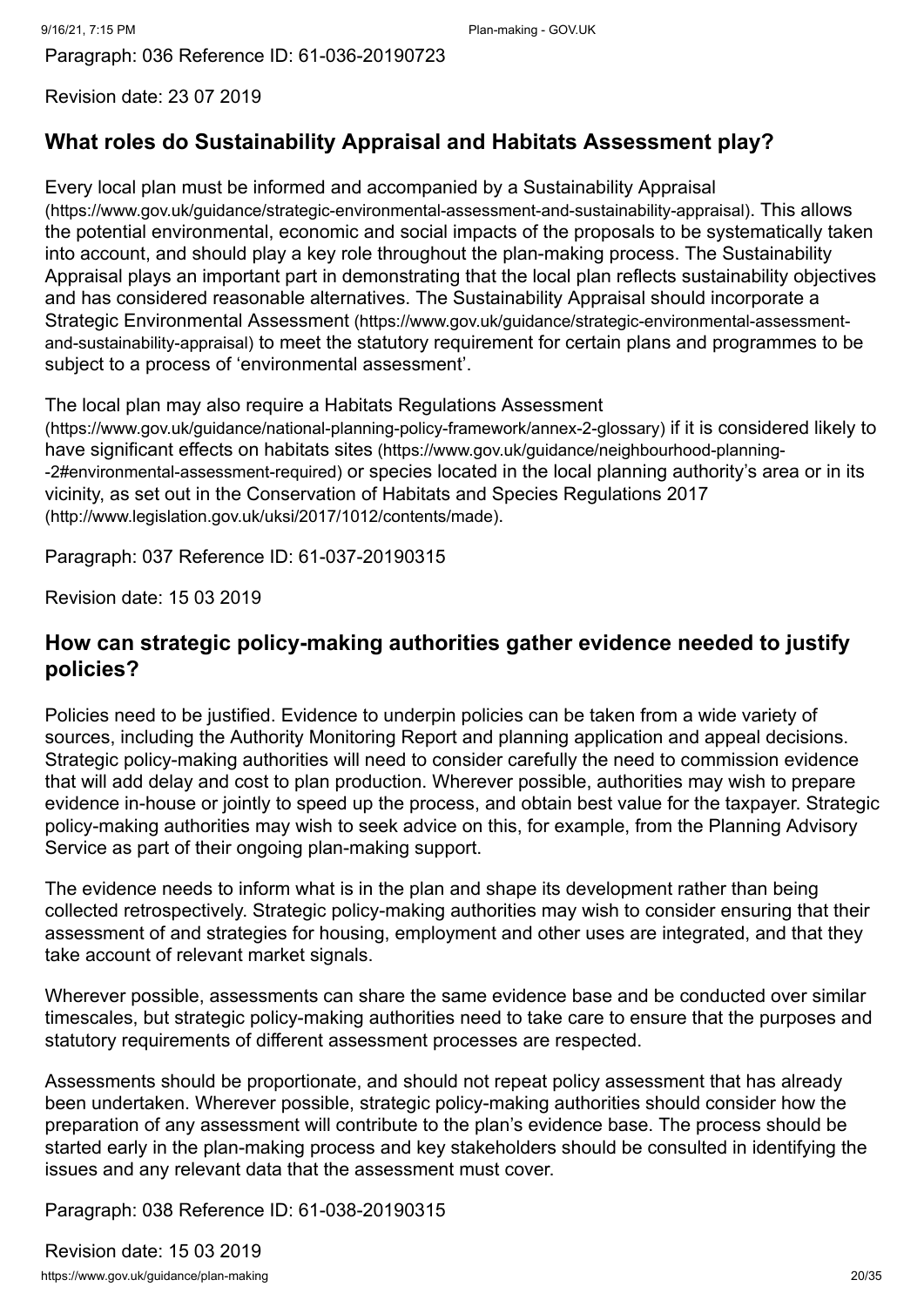#### **What are the steps in gathering evidence to plan for housing?**

Strategic policy-making authorities will need a clear understanding of housing needs in their area. The steps in building up this evidence include:

- establishing the overall housing need (conducted using the standard methodology unless [exceptional circumstances justify an alternative - see local housing need guidance](https://www.gov.uk/guidance/housing-and-economic-development-needs-assessments) (https://www.gov.uk/guidance/housing-and-economic-development-needs-assessments));
- identifying the housing need of specific groups;
- working with neighbouring authorities and key stakeholders to establish the housing market area, or geography which is the most appropriate to prepare policies for meeting housing need across local authority boundaries;

Authorities can use this evidence to:

- prepare or update their Strategic Housing Land Availability Assessment jointly with the authorities within the defined area or individually to establish realistic assumptions about the suitability, availability, and achievability (including economic viability) of land to meet the identified need for housing over the plan period, including robust evidence of deliverability for those sites identified for the first 5 years of the Plan
- prepare a viability assessment in accordance with guidance to ensure that policies are realistic and the total cost of all relevant policies is not of a scale that will make the plan undeliverable.

Paragraph: 039 Reference ID: 61-039-20190315

Revision date: 15 03 2019

#### **What are the steps in gathering evidence to plan for business?**

Strategic policy-making authorities will need a clear understanding of business requirements in their area. The steps in building up this evidence include:

- working together with county and neighbouring authorities, Mayors, combined authorities and with Local Enterprise Partnerships to define the most appropriate geography to prepare policies for employment;
- preparing and maintaining a robust evidence base to understand both existing business needs and likely changes in the market, with reference to local industrial strategies where relevant; and
- engaging with the business community to understand their changing needs and identify and address barriers to investment, including a lack of housing, infrastructure or viability.

Paragraph: 040 Reference ID: 61-040-20190315

Revision date: 15 03 2019

#### **How can authorities use this evidence base to plan for business?**

Authorities can use this evidence to assess: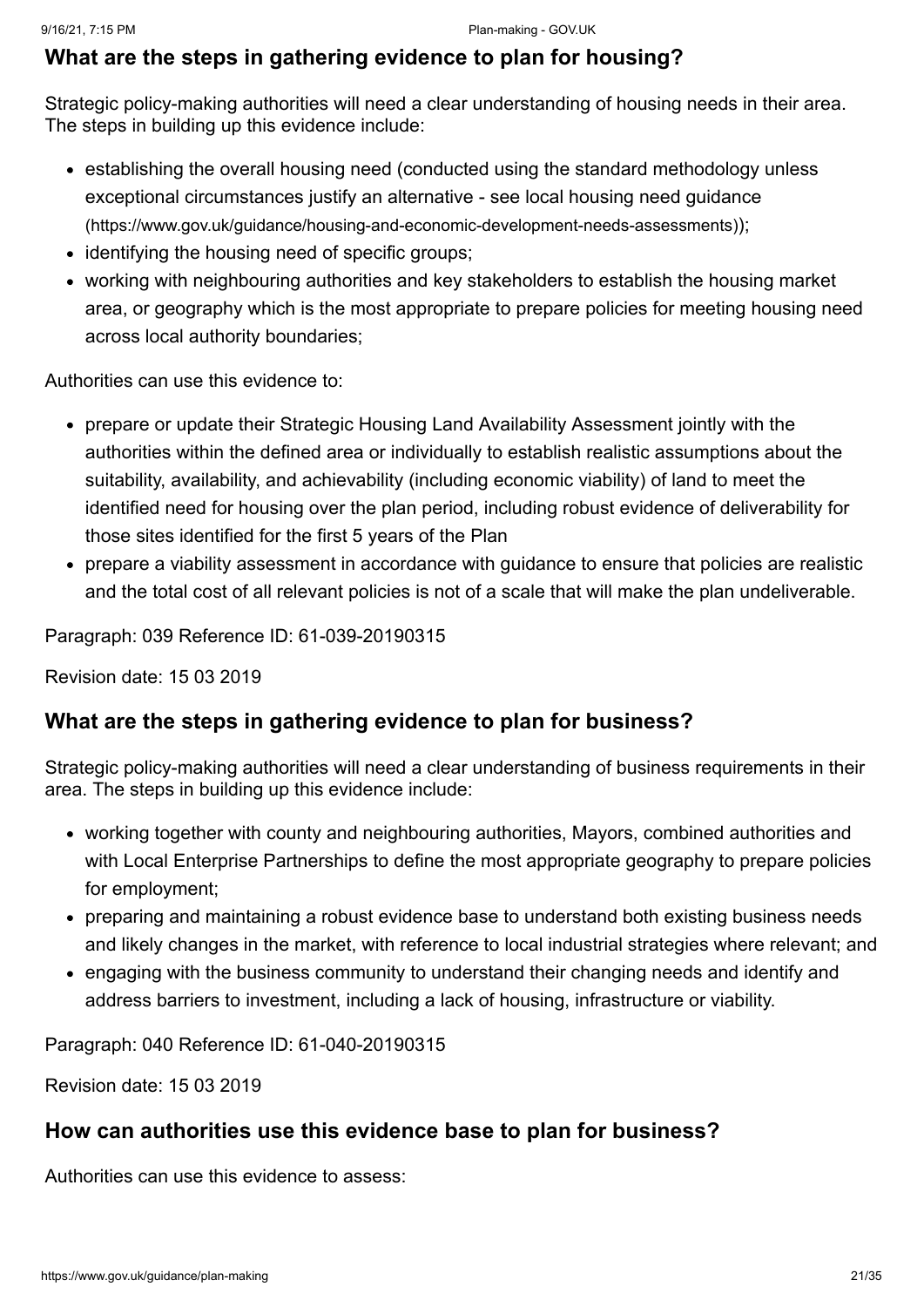- the need for land or floorspace for economic development, including both the quantitative and qualitative needs for all foreseeable types of economic activity over the plan period, including for retail and leisure development;
- the existing and future supply of land available for economic development and its suitability to meet the identified needs. This should be undertaken at the same time as, or combined with, Strategic Housing Land Availability Assessments and should include a reappraisal of the suitability of previously allocated land.
- the likely availability and achievability of employment-led development, taking into account market signals;
- the role, capacity and function of town centres and the relationship between them, including any trends in the performance of centres;
- locations of deprivation which may benefit from planned remedial action; and
- the needs of the farming and food production industries, including the location and extent of the best and most versatile agricultural land (https://www.gov.uk/government/publications/agricultural-land[assess-proposals-for-development/guide-to-assessing-development-proposals-on-agricultural-land\)](https://www.gov.uk/government/publications/agricultural-land-assess-proposals-for-development/guide-to-assessing-development-proposals-on-agricultural-land), and the ways in which planning could support investment in those industries.

Paragraph: 041 Reference ID: 61-041-20190315

Revision date: 15 03 2019

# **What are the steps in gathering evidence to plan for defence, national security, counter-terrorism and resilience?**

Strategic policy-making authorities will, where appropriate, need to:

- work with the police and other relevant security agencies to develop and implement a local strategy to guide proposals for appropriate security measures at public buildings and spaces;
- work with local police Counter-Terrorism Security Advisers, Crime Prevention Design Advisers, Designing Out Crime Officers, and Architectural Liaison Officers where appropriate, to ensure that they inform them of planning applications concerning the development of crowded places, transport hubs and critical infrastructure;
- involve police and appropriate design advisers in the preparation of site allocations in emerging plans; and
- [work with the Ministry of Defence's Defence Infrastructure Organisation](https://www.gov.uk/government/organisations/defence-infrastructure-organisation) (https://www.gov.uk/government/organisations/defence-infrastructure-organisation) to ensure that they have and take into account the most up-to-date information about defence and security needs in their area.

Paragraph: 042 Reference ID: 61-042-20190315

Revision date: 15 03 2019

# **What evidence might be needed to plan for the natural environment and biodiversity?**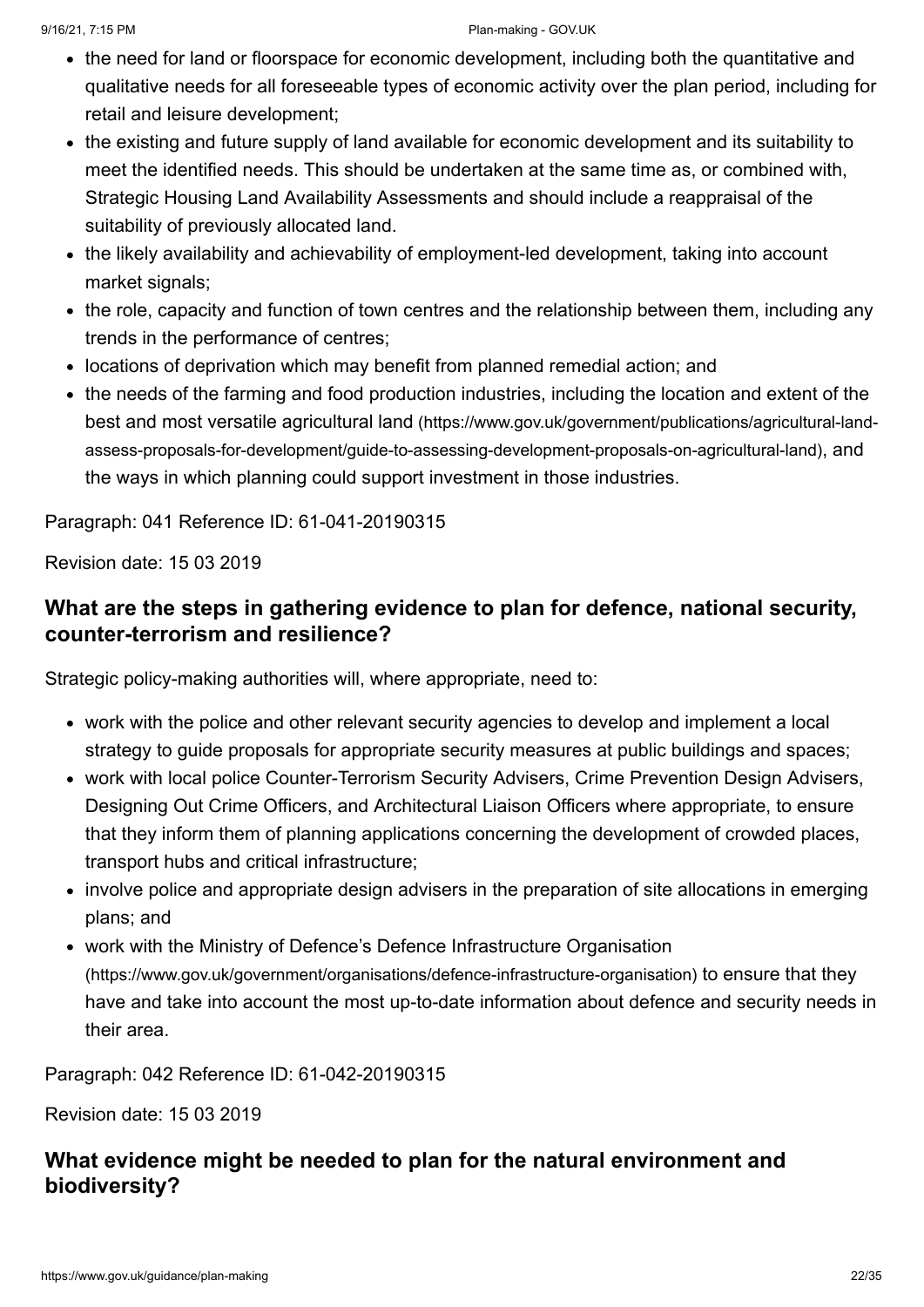#### 9/16/21, 7:15 PM Plan-making - GOV.UK

All planning policies and decisions need to be based on up-to date information about the natural environment and other characteristics of the area including drawing, for example, from River Basin Management Plans, Areas of Outstanding Natural Beauty Management Plans, Green Infrastructure Plans (including environmental net gain and Nature Recovery Networks), Tree and Woodland Strategies, and landscape character assessments. Working with Local Nature Partnerships and other public bodies where appropriate, this should include an assessment of existing and potential components of ecological networks, biodiversity resources and landscapes.

A Sustainability Appraisal (https://www.gov.uk/guidance/strategic-environmental-assessment-andsustainability-appraisal) [which meets the relevant legal requirements on strategic environmen](https://www.gov.uk/guidance/strategic-environmental-assessment-and-sustainability-appraisal)tal assessment should be an integral part of the preparation of spatial development strategies and local plans, and should consider all the likely significant effects on the environment, economic and social factors, and inform the strategy being progressed. Where relevant, strategic policy-making authorities will need to take into account the noise generated by existing businesses when allocating sites, in [accordance with the "agent of change" policy set out in the National Planning Policy Framework](https://gov.uk/guidance/national-planning-policy-framework/15-Conserving-and-enhancing-the-natural-environment#para182) (https://gov.uk/guidance/national-planning-policy-framework/15-Conserving-and-enhancing-the-naturalenvironment#para182).

Plans may require a variety of other environmental assessments, such as under the Habitats Regulations where there is a likely significant effect on a Habitats Site (which may not necessarily be within the same local authority area and may include in combination effects).

Paragraph: 043 Reference ID: 61-043-20190315

Revision date: 15 03 2019

# **What evidence might be needed to plan for meeting the challenge of climate change, flooding and coastal change?**

Plans may include: a review of energy provision (to help increase the use and supply of renewable [and low carbon energy and heat\) and climate change mitigation and adaptation](https://www.gov.uk/guidance/climate-change) (https://www.gov.uk/guidance/climate-change); Strategic Flood Risk Assessment and assessments of the physical constraints on land use, such as land instability, contamination and subsidence; Water Resource Management Plans; Groundwater Source Protection Zones; Catchment Management Plans produced by catchment partnerships and strategic work to reduce air pollution effects on habitat if possible (e.g. Shared Nitrogen Action Plans or work coming out of Air Quality Management Areas).

Shoreline Management Plans should inform the evidence base for planning in coastal areas. The prediction of future impacts should include the longer term nature and inherent uncertainty of coastal processes (including coastal landslip), and take account of climate change.

Paragraph: 044 Reference ID: 61-044-20190315

Revision date: 15 03 2019

# **What evidence might be needed to plan for the conservation and enhancement of the Historic environment?**

[Planning policies need to be based on up-to-date evidence about the historic environment](https://www.gov.uk/guidance/conserving-and-enhancing-the-historic-environment#plan-making-historic-environment) (https://www.gov.uk/guidance/conserving-and-enhancing-the-historic-environment#plan-making-historicenvironment) in their area. Strategic policy-making authorities can use this evidence to assess the significance of heritage assets and the contribution they make to their environment and to predict the likelihood of currently unidentified heritage assets being discovered in the future. Authorities may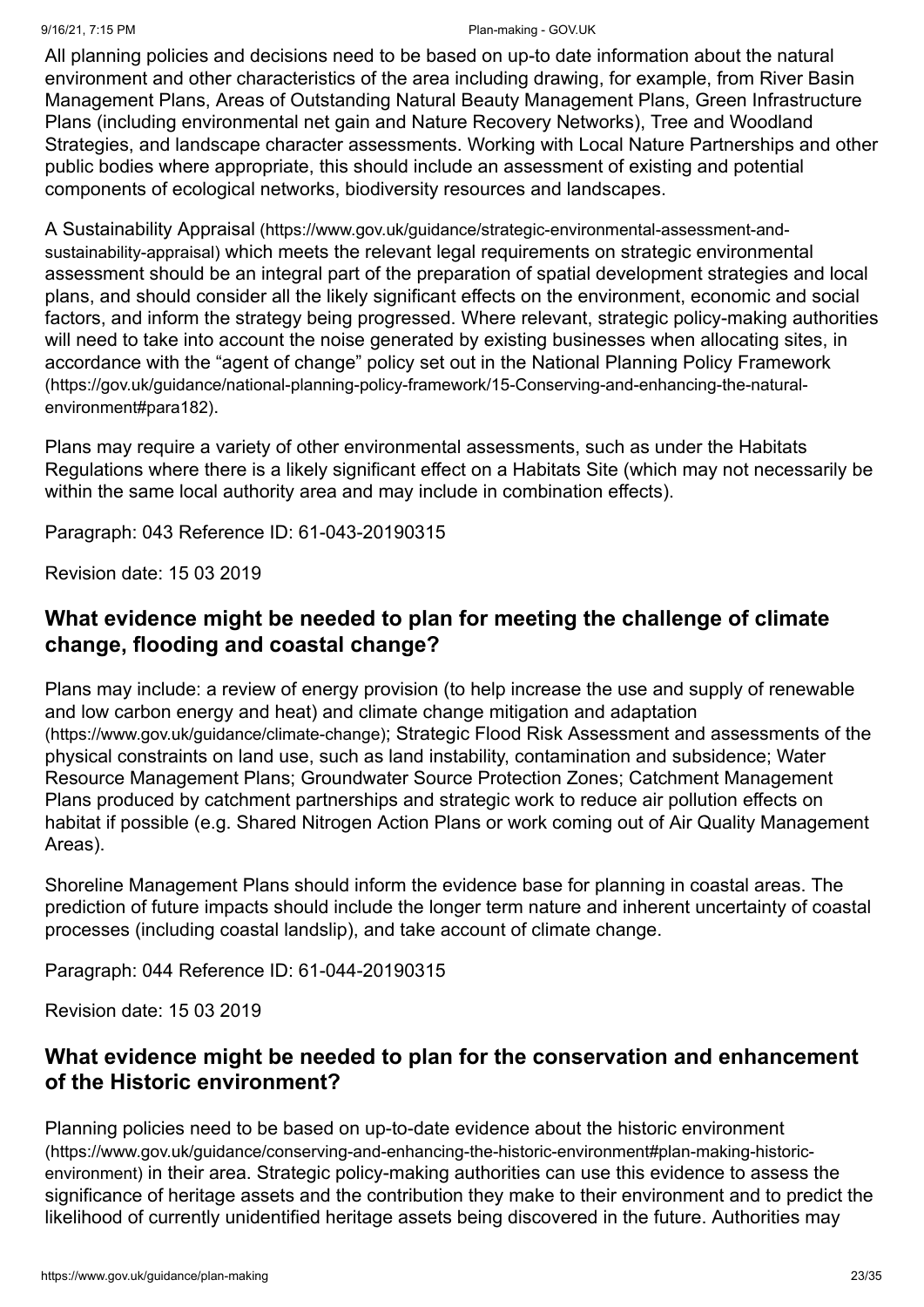draw on a wide range of evidence sources, including the relevant historic environment record, the National Heritage List for England, conservation area management plans and appraisals, and local consultations that have identified assets of local historic importance.

Where a landscape character assessment is being prepared, strategic policy making authorities may wish to integrate this with assessments of historic landscape character and, for areas where there are major expansion options assessments of landscape sensitivity.

[Good practice advice on the Historic Environment in local plans can be found on Historic England's](https://historicengland.org.uk/advice/planning/plan-making/) website (https://historicengland.org.uk/advice/planning/plan-making/).

Paragraph: 045 Reference ID: 61-045-20190315

Revision date: 15 03 2019

#### **What evidence might be needed to plan for health and well-being?**

Strategic policy-making authorities can work with public health leads and health organisations to understand and take account of the current and projected health status and needs of the local population, including the quality and quantity of, and accessibility to, healthcare and the effect any planned growth may have on this. Authorities will also need to assess the quality and quantity of, and accessibility to, green infrastructure, education, sports, recreation and places of worship including expected future changes, and any information about relevant barriers to improving health and wellbeing outcomes. Strategic policy-making authorities may consult any relevant Health Impact Assessments and consider their use as a tool for assessing the impact and risks of development proposals.

Paragraph: 046 Reference ID: 61-046-20190315

Revision date: 15 03 2019

#### **What evidence might be needed to plan for public safety from major incidents?**

Planning policies need to be based on up-to-date information on the location of hazardous establishments in relation to population or environmentally sensitive areas, and on the prevention and mitigation of the consequences of major incidents. This includes a requirement for additional measures for existing establishments to be considered so that risks to people in the area are not increased. The strategic policy-making authority needs to consult Health and Safety Executive records at an early stage in the plan-making process to identify potential risk sites. They are also expected to seek technical advice from the Health and Safety Executive and the Environment Agency, on the risks presented by major incident hazards affecting people in the surrounding area and the environment when handling development proposals.

Paragraph: 047 Reference ID: 61-047-20190315

Revision date: 15 03 2019

#### **What evidence might be needed to assess viability?**

The National Planning Policy Framework says that plans should set out the contributions expected from development. This should include setting out the levels and types of affordable housing provision required, along with other infrastructure (such as that needed for education, health, transport, flood and water management, green and digital infrastructure). Such policies should not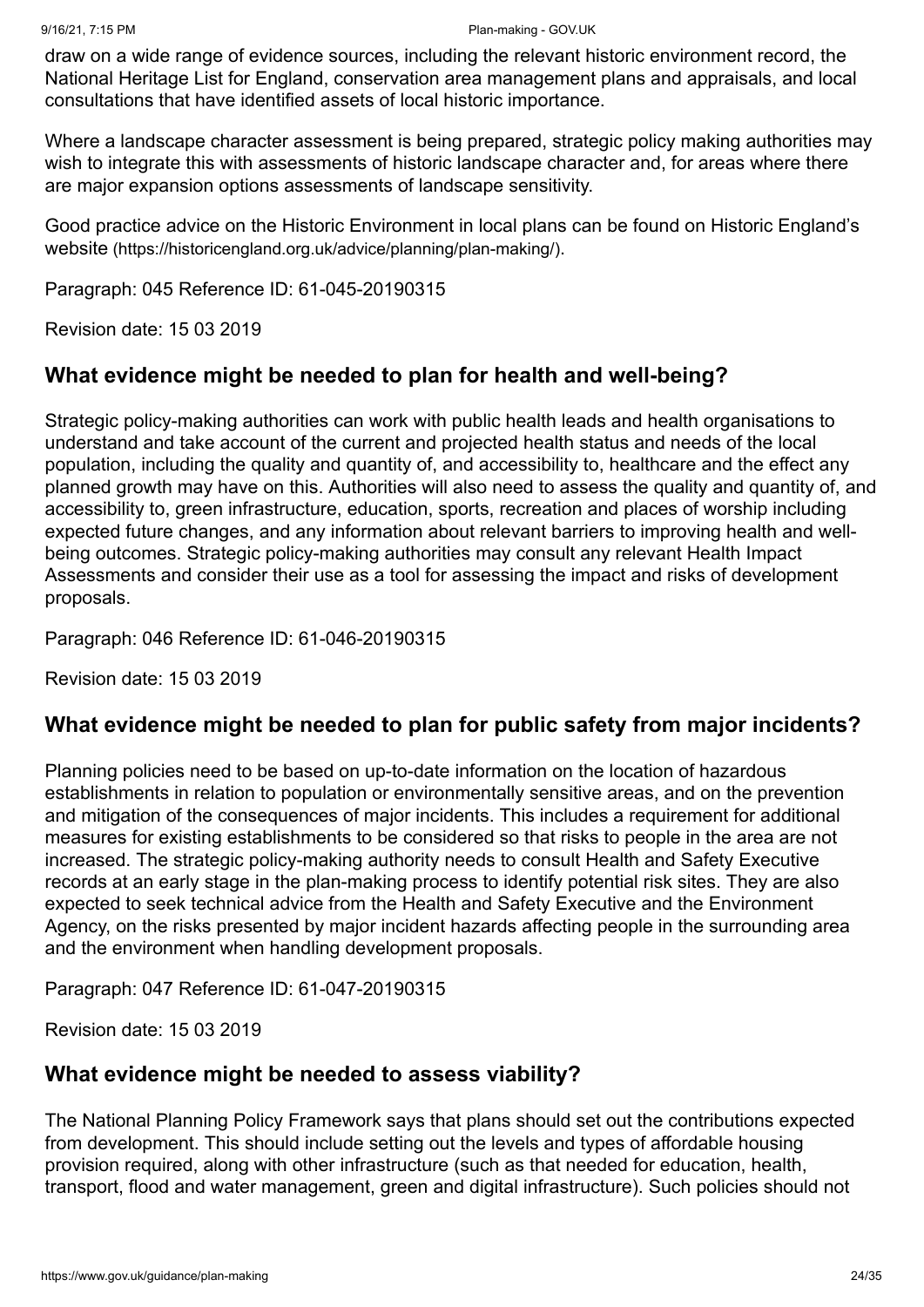undermine the deliverability of the plan. Policy requirements for developer contributions should be informed by proportionate evidence of infrastructure and affordable housing need and be assessed for viability at the plan-making stage in accordance with guidance.

Paragraph: 048 Reference ID: 61-048-20190315

Revision date: 15 03 2019

#### **What weight does an emerging plan policy carry in decision-making?**

The National Planning Policy Framework sets out that decision-takers may give weight to relevant policies in emerging plans according to their stage of preparation, the extent to which there are unresolved objections to relevant policies, and their degree of consistency with policies in the National Planning Policy Framework [\(https://gov.uk/guidance/national-planning-policy-framework/4-Decision](https://gov.uk/guidance/national-planning-policy-framework/4-Decision-making#para48)making#para48).

Paragraph: 049 Reference ID: 61-049-20190315

Revision date: 15 03 2019

#### <span id="page-24-0"></span>**Plan examinations**

Note: The Planning Inspectorate produce practical guidance on the procedural aspects of the examination of local plans Procedural Practice in the Examination of Local Plans at www.gov.uk/guidance/local-plans [\(https://www.gov.uk/guidance/local-plans\)](https://www.gov.uk/guidance/local-plans)

#### **What is the role of the examination?**

Having received any representations on the publication version of the plan, the local planning authority should submit the local plan and any proposed changes it considers appropriate along with supporting [\(http://www.legislation.gov.uk/uksi/2012/767/regulation/17/made\)](http://www.legislation.gov.uk/uksi/2012/767/regulation/17/made) documents to the Planning Inspectorate for examination on behalf of the Secretary of State.

The examination starts when the local plan is submitted to the Planning Inspectorate and concludes when a report to the local planning authority has been issued. During the examination a planning Inspector will assess whether the local plan has been prepared in line with the relevant legal [requirements \(including the duty to cooperate](https://www.gov.uk/guidance/national-planning-policy-framework/3-plan-making#para35) (https://www.gov.uk/guidance/national-planning-policyframework/3-plan-making#para35)) and whether it meets the tests of 'soundness [\(https://www.gov.uk/guidance/national-planning-policy-framework/3-plan-making#para35\)](https://www.gov.uk/guidance/national-planning-policy-framework/3-plan-making#para35)' contained in the National Planning Policy Framework.

The Inspector will need to work proactively with the local planning authority. Underpinning this is the expectation that:

- issues not critical to the plan's soundness or other legal requirements do not cause unnecessary delay to the examination of the plan
- Inspectors should identify any fundamental concerns at the earliest possible stage in the examination and will seek to work with the local planning authority to clarify and address these
- where these issues cannot be resolved within the examination timetable, the potential of pausing the examination should be fully considered, with the local planning authority having an opportunity to assess the scope and feasibility of any work needed to remedy these issues during the pause, so that this can be fully considered by the Inspector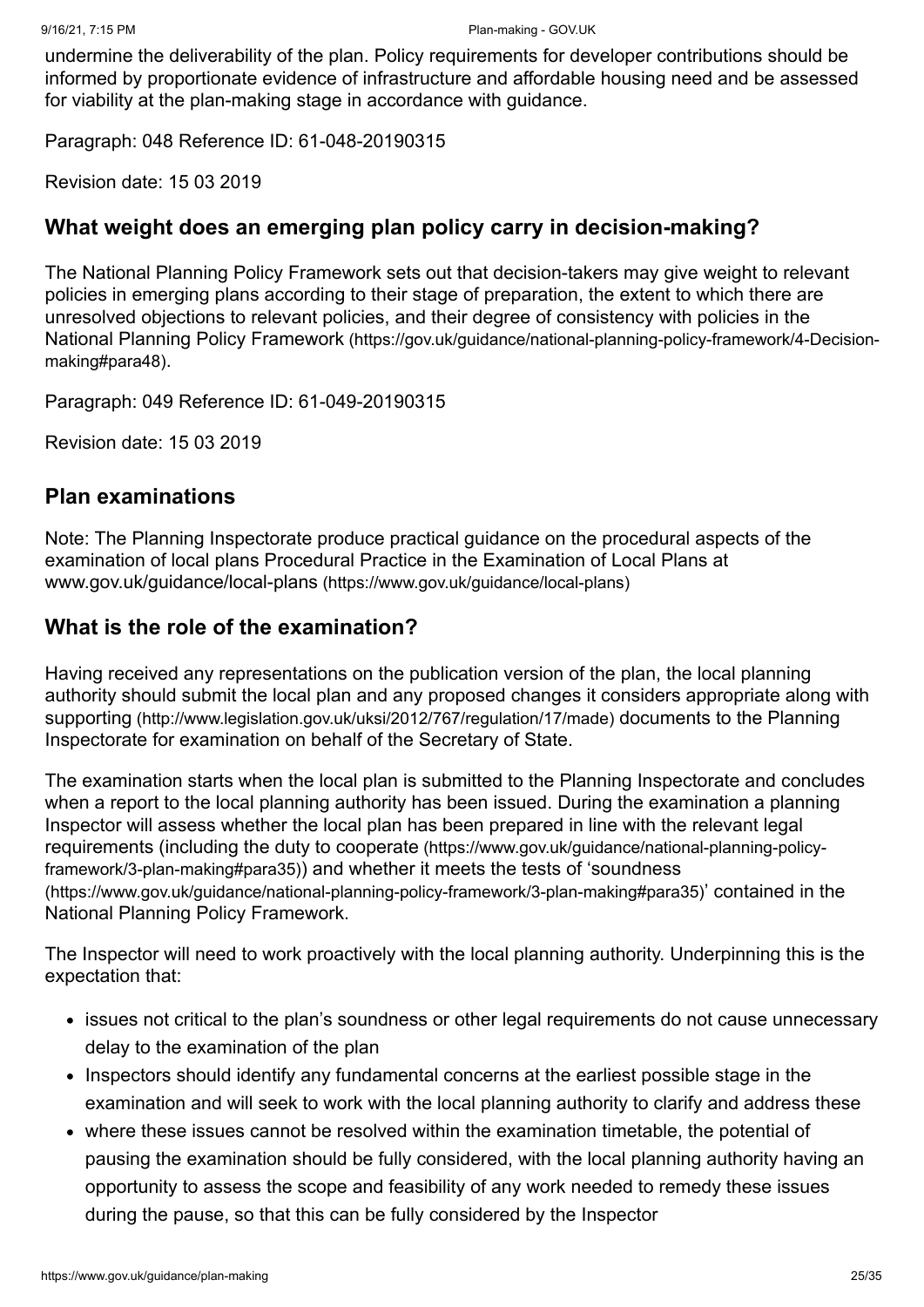consideration should be given to the option of the local planning authority making a commitment to review the plan or particular policies in the plan within an agreed period, where this would enable the Inspector to conclude that the plan is sound and meets the other legal requirements.

If necessary, the Inspector may be asked by the local planning authority to recommend [modifications](#page-27-0) to the local plan that would address any issues with soundness or procedural requirements that are identified during the examination. The Inspector can only recommend modifications if they are asked to do so by the local planning authority itself, and where they are necessary to achieve a sound plan. If, in doing so, the Inspector identifies any fundamental issues with the plan, they may recommend that the plan should not be adopted by the local planning authority. The local planning authority will then need to consider whether to withdraw the plan and prepare a new document for submission. In this situation, any existing local plan policies will remain in force while a new plan is prepared, although some of those existing policies are likely to become increasingly out-of-date.

Paragraph: 050 Reference ID: 61-050-20190315

Revision date: 15 03 2019

#### **What happens when a local plan is published?**

The publication stage plan should be the document that the local authority considers ready for examination. This plan must be published for representations by the local planning authority, together with other "proposed submission documents" [\(http://www.legislation.gov.uk/uksi/2012/767/part/6/made\)](http://www.legislation.gov.uk/uksi/2012/767/part/6/made). before it can be submitted to the Planning Inspectorate for examination. This provides a formal opportunity for the local community and other interests to consider the local plan, which the local [planning authority would like to adopt. The specific publication requirements are set out at regulations](http://www.legislation.gov.uk/uksi/2012/767/part/6/made) 17, 19 and 35 (and 21) of the Town and Country Planning (Local Planning) (England) Regulations 2012 (http://www.legislation.gov.uk/uksi/2012/767/part/6/made)(as amended).

Paragraph: 051 Reference ID: 61-051-20190315

Revision date: 15 03 2019

#### **What should the local planning authority do when submitting a local plan for examination?**

Having received any representations on the publication version of the plan, the local planning [authority should submit it along with supporting documents](http://www.legislation.gov.uk/uksi/2012/767/regulation/17/made) (http://www.legislation.gov.uk/uksi/2012/767/regulation/17/made) electronically to the Planning Inspectorate for examination on behalf of the Secretary of State.

The submitted documents should include those that were made available at the publication stage (regulation 19) stage, including the sustainability appraisal report. The local planning authority are also required to submit:

- details of who was consulted when preparing the plan (at regulation 18 stage),
- details of how the main issues raised have been addressed,
- copies of the representations made on the publication version of the plan; and
- a summary of the main issues raised at regulation 18 and pursuant to regulation 20, unless no representations were made pursuant to regulation 20.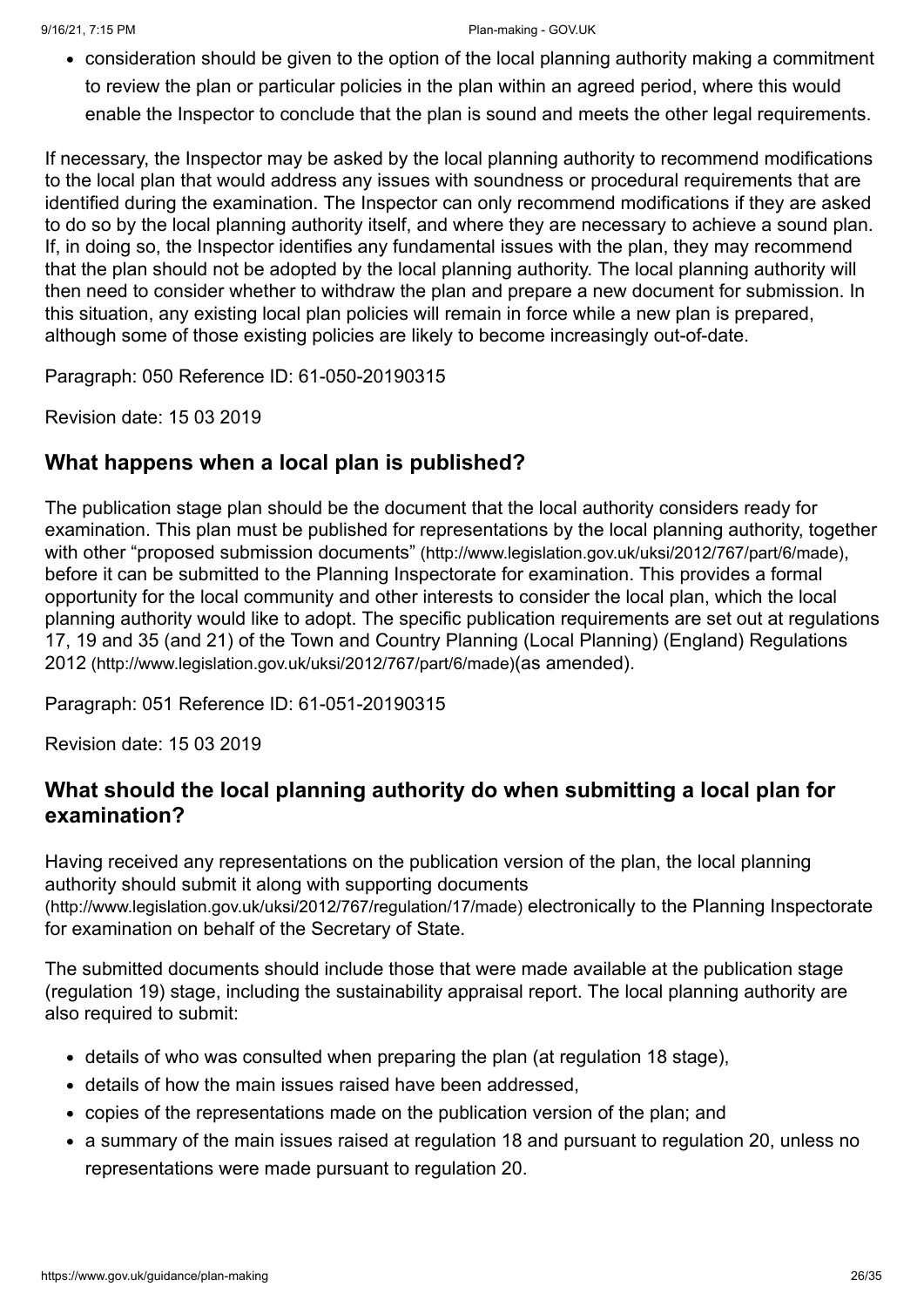[For full details of these requirements, see regulation 22 of the Town and Country Planning \(Local](http://www.legislation.gov.uk/uksi/2012/767/regulation/22/made) Planning) (England) Regulations 2012 (http://www.legislation.gov.uk/uksi/2012/767/regulation/22/made) (amended January 2018).

Paragraph: 052 Reference ID: 61-052-20190315

Revision date: 15 03 2019

#### **Will an Inspector consider all representations made on the publication version of the local plan?**

The Inspector will consider all representations made on the publication version of the plan, regardless of whether or not those making the representations choose to appear at a hearing session.

Paragraph: 053 Reference ID: 61-053-20190315

Revision date: 15 03 2019

#### **What can the local planning authority do if they wish to make changes to the publication version of the plan before it is submitted for examination?**

The local planning authority can include any changes in an addendum to the plan. Where the local planning authority intend the changes to be treated as part of the submitted plan, the addendum, together with any necessary sustainability appraisal of it, should be subject to further consultation (equivalent to the consultation on the publication version) before submission. Where such consultation has not taken place, their proposed changes will be considered by the Inspector during the examination process, but will not be treated as part of the submitted plan.

Paragraph: 054 Reference ID: 61-054-20190315

Revision date: 15 03 2019

# **What happens if the Inspector has significant concerns about a submitted local plan before the hearings begin?**

The Inspector will make an initial assessment of the local plan once it has been submitted for examination. If the Inspector forms an early view that the submitted plan may have serious shortcomings, for example in relation to the duty to cooperate, other procedural requirements or the soundness of the plan,the Inspector will raise this with the local planning authority at an early stage.

Where any such major concerns are identified, the Inspector will write to the local planning authority setting these out. If the issues cannot be addressed through correspondence the Inspector may arrange for one or more initial hearing sessions, or a procedural meeting, to take place in order to address them.

The Inspector will give the local planning authority every opportunity to respond to any concerns and address key issues that may lead the Inspector to conclude that the plan is not sound or that a legal requirement has not been met.

Where the Inspector has significant concerns about the soundness of a submitted plan, the Inspector may consider that the examination cannot be completed without additional work being undertaken. This may require consideration of a pause or partial pause in the examination process to give the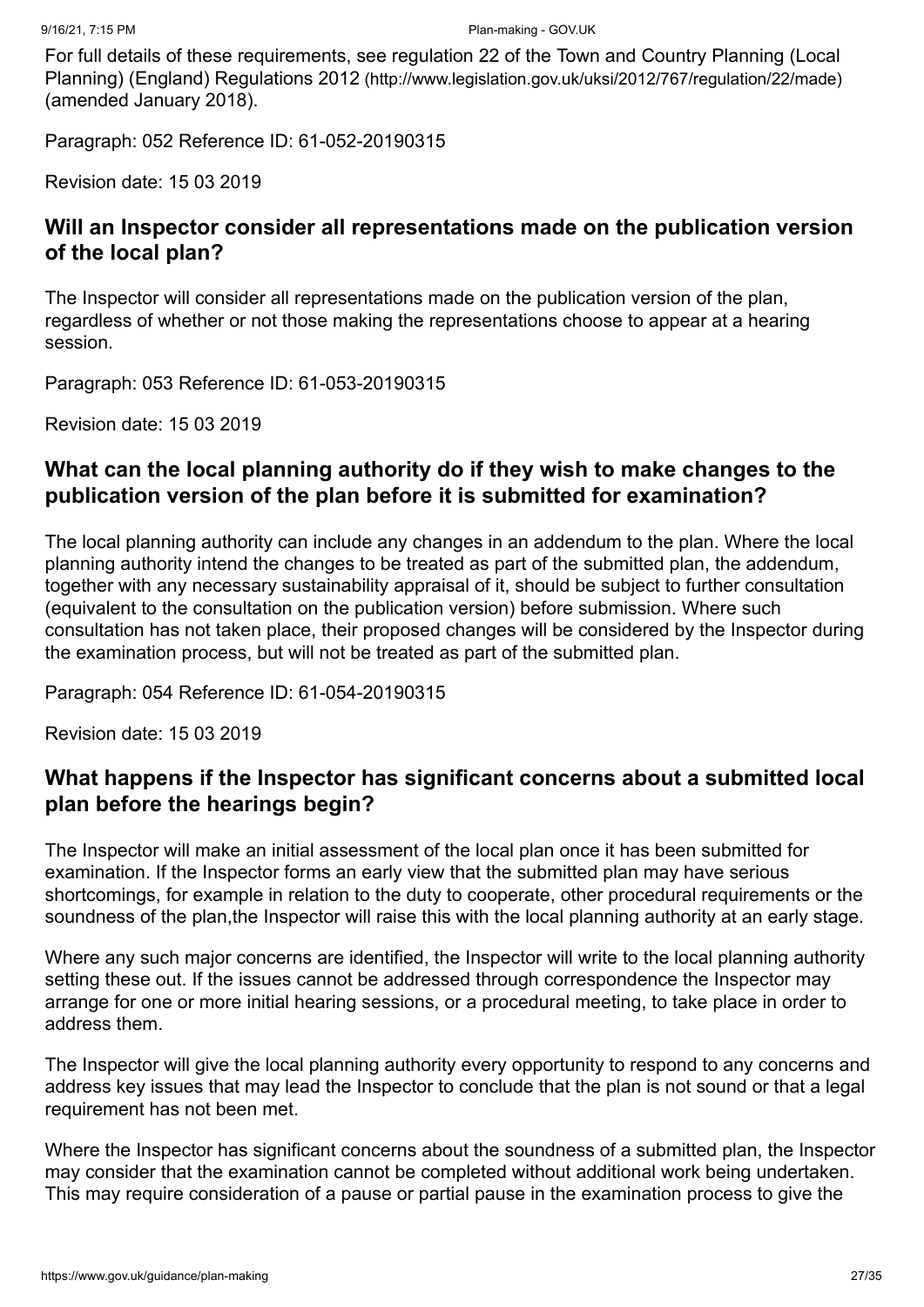local planning authority time to undertake further work to address the issues raised. Inspectors should make every effort to engage fully with the local planning authority in meaningful discussions to determine the scope and timescale of any additional work needed.

Paragraph: 055 Reference ID: 61-055-20190315

Revision date: 15 03 2019

#### **Who is involved and what is discussed in a hearing session?**

Anyone who has made representations seeking to change a published local plan must, if they [request, be given the opportunity of attending a hearing \(section 20\(6\) of the Planning and](http://www.legislation.gov.uk/ukpga/2004/5/section/20) Compulsory Purchase Act 2004) (http://www.legislation.gov.uk/ukpga/2004/5/section/20).

The Programme Officer (an independent official who provides administrative support to the Inspector) will liaise with those who have asked to appear at the hearing to arrange attendance, including whether groups with a common interest wish to nominate a representative to put forward their views.

The local planning authority is required to publicise details of the hearing sessions at least 6 weeks [before they are scheduled to take place – under regulation 24 of the Town and Country Planning](http://www.legislation.gov.uk/uksi/2012/767/regulation/24/made) (Local Planning) (England) Regulations 2012 (http://www.legislation.gov.uk/uksi/2012/767/regulation/24/made).

Before the hearing sessions take place, the appointed Inspector will issue a written guidance note to explain the procedures to be followed, and will publish the matters, issues and questions to be discussed. Occasionally the Inspector may need to hold a pre-hearing meeting with participants, if the procedural arrangements are unusually complex.

The matters, issues and questions to be discussed at the hearing sessions are determined by the Inspector based on the documents submitted by the local planning authority and the representations that have been made. Both before and during the hearings the Inspector may ask participants to prepare statements or provide additional information by set deadlines.

Paragraph: 056 Reference ID: 61-056-20190315

Revision date: 15 03 2019

#### <span id="page-27-0"></span>**What if modifications are required to make a submitted local plan sound?**

[If asked to do so by the local planning authority, under section 20\(7C\) of the 2004 Planning and](http://www.legislation.gov.uk/ukpga/2011/20/part/6/chapter/1/enacted) Compulsory Purchase Act as amended)

(http://www.legislation.gov.uk/ukpga/2011/20/part/6/chapter/1/enacted) the Inspector must recommend 'main modifications' (changes that materially affect the policies) to make a submitted local plan sound and legally compliant, except that a failure of the duty to cooperate cannot be rectified by a main modification. The local planning authority can also put forward 'additional modifications' of its own to deal with more minor matters.

Where the changes recommended by the Inspector would be so extensive as to require a virtual rewriting of the local plan, the Inspector is likely to suggest that the local planning authority withdraws [the plan. Exceptionally, under section 21\(9\)\(a\) of the Planning and Compulsory Purchase Act 2004](http://www.legislation.gov.uk/ukpga/2004/5/section/21) (http://www.legislation.gov.uk/ukpga/2004/5/section/21), the Secretary of State has the power to direct a local planning authority to withdraw its submitted plan.

The Inspector will require the local planning authority to consult on all proposed main modifications. Depending on the scope of the modifications, further Sustainability Appraisal and Habitats Regulations Assessment may also be required. The Inspector's report on the plan will only be issued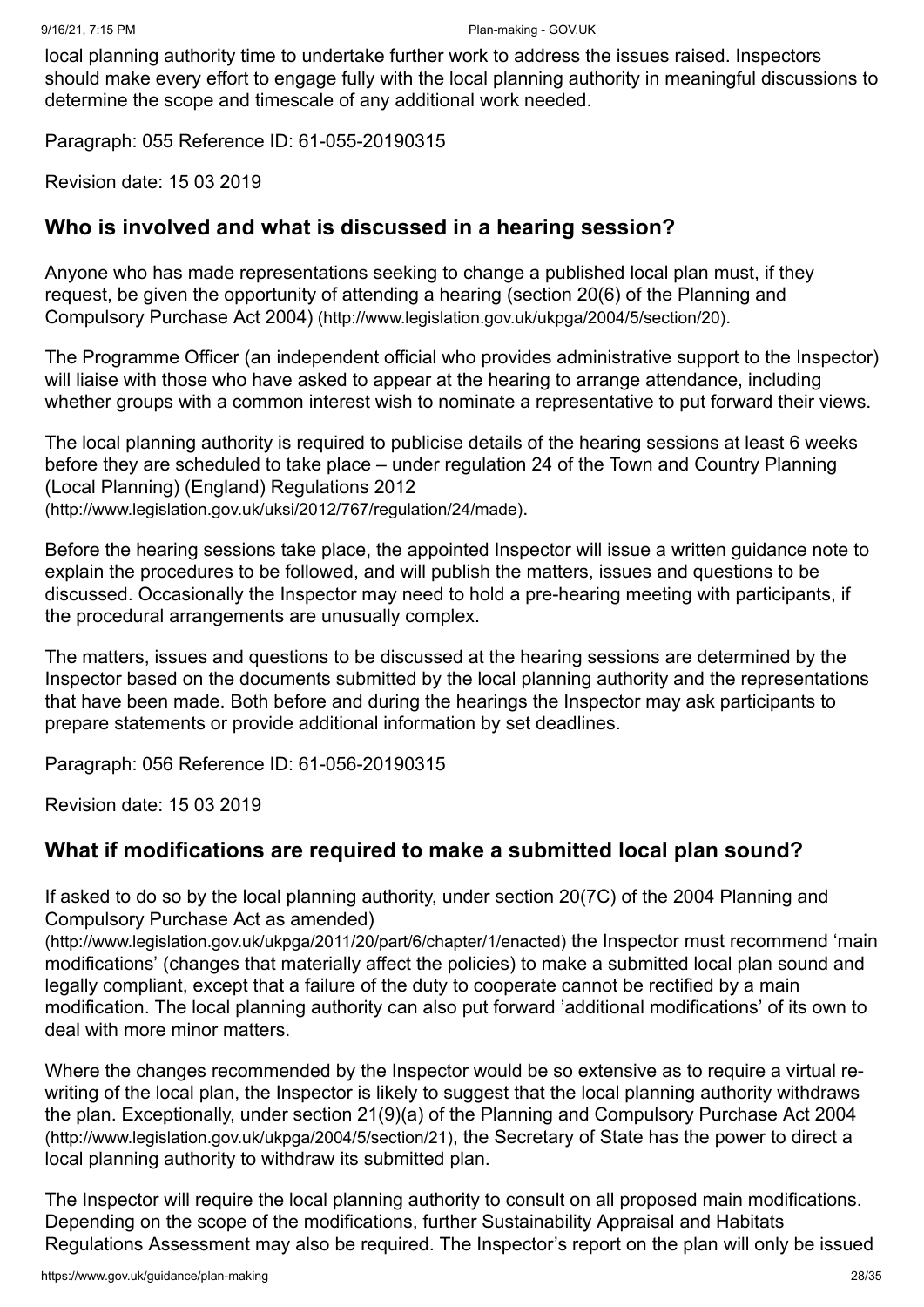once the local planning authority has consulted on the main modifications and the Inspector has had the opportunity to consider the representations on these.

Whether to advertise any 'additional modifications' is at the discretion of the local planning authority, but they may wish to do so at the same time as consulting on the main modifications.

Paragraph: 057 Reference ID: 61-057-20190315

Revision date: 15 03 2019

#### **What needs to be done to formally adopt a local plan?**

Once the examination process is complete, adoption is the final stage of putting a local plan in place. [This requires confirmation by a full meeting of the local planning authority \(regulation 4\(1\) and \(3\) of](http://www.legislation.gov.uk/uksi/2000/2853/regulation/4/made) the Local Authorities (Functions and Responsibilities) (England) Regulations 2000 (http://www.legislation.gov.uk/uksi/2000/2853/regulation/4/made)). On adopting a Local Plan, the local planning authority has to make publicly available a copy of the plan, an adoption statement and [Sustainability Appraisal in line with regulations 26 and 35 of the Town and Country Planning \(Local](http://www.legislation.gov.uk/uksi/2012/767/regulation/26/made) Planning) (England) Regulations 2012 (http://www.legislation.gov.uk/uksi/2012/767/regulation/26/made) .

While the local planning authority is not legally required to adopt its local plan following examination, it will have been through a significant process locally to engage communities and other interests in discussions about the future of the area, and it is to be expected that the authority will proceed quickly with adopting a plan that has been found sound.

Paragraph: 058 Reference ID: 61-058-20190315

Revision date: 15 03 2019

#### <span id="page-28-0"></span>**Delivery of strategic matters**

#### **How can the strategic policy-making authority demonstrate that a plan is capable of delivering strategic matters, including the provision for housing and infrastructure?**

A plan is an opportunity for the strategic policy-making authority to set out a positive vision for the area, but the plan should also be realistic about what can be achieved and when. This means paying careful attention to providing an adequate supply of land, identifying what infrastructure is required and how it can be funded and brought forward.

At an early stage in the plan-making process strategic policy-making authorities will need to work alongside infrastructure providers, service delivery organisations, other strategic bodies such as Local Enterprise Partnerships, developers, landowners and site promoters. A collaborative approach is expected to be taken to identifying infrastructure deficits and requirements, and opportunities for addressing them. In doing so they will need to:

- assess the quality and capacity of infrastructure, and its ability to meet forecast demands. Where deficiencies are identified, policies should set out how those deficiencies will be addressed; and
- take account of the need for strategic infrastructure, including nationally significant infrastructure, within their areas.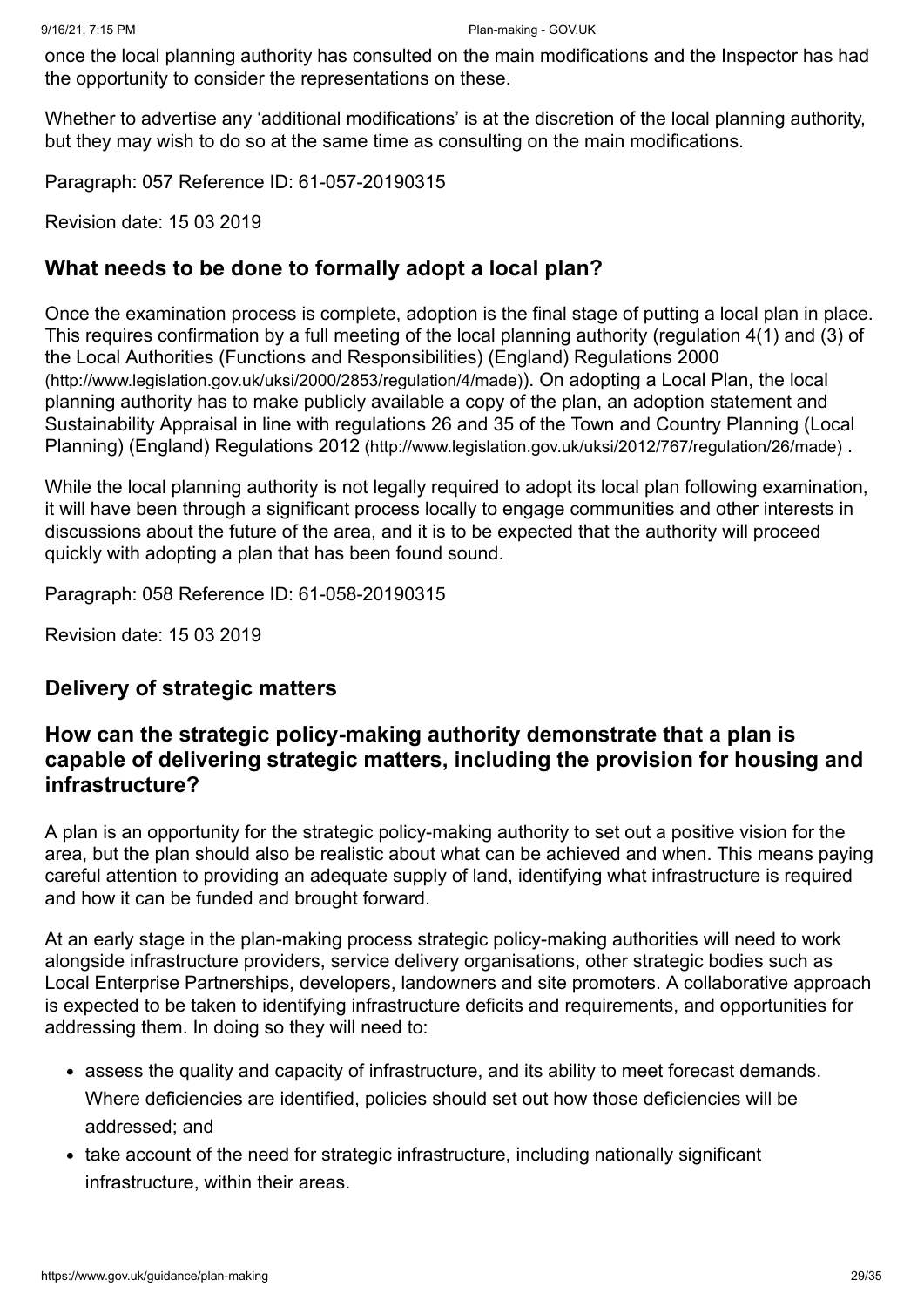The government recommends that when preparing a plan strategic policy-making authorities use available evidence of infrastructure requirements to prepare an Infrastructure Funding Statement. This should set out the anticipated funding from developer contributions, and the choices local authorities have made about how these contributions will be used. At examination this can be used to demonstrate the delivery of infrastructure throughout the plan-period.

Authorities will also need to ensure that policies setting out contributions expected from development do not undermine delivery of the plan. Plan viability assessment should be carried out in accordance with guidance.

Where plans are looking to plan for longer term growth through new settlements, or significant extensions to existing villages and towns, it is recognised that there may not be certainty and/or the funding secured for necessary strategic infrastructure at the time the plan is produced. In these circumstances strategic policy-making authorities will be expected to demonstrate that there is a reasonable prospect that the proposals can be developed within the timescales envisaged.

Paragraph: 059 Reference ID: 61-059-20190315

Revision date: 15 03 2019

#### **How can strategic policy-making authorities demonstrate that there is a reasonable prospect that large scale developments such as new settlements, or significant extensions to existing villages and towns can be developed within a set timescale?**

In order to demonstrate that there is a reasonable prospect these large scale developments can come forward, strategic policy-making authorities are expected to make a realistic assessment about the prospect of sites being developed (and associated delivery rates). Strategic policy-making authorities will need to demonstrate they have engaged with infrastructure providers, ensuring that they are aware of the nature and scale of such the proposals, and work collaboratively to ensure that the infrastructure requirements are not beyond what could reasonably be considered to be achievable within the planned timescales. The authority can use statements of common ground, or other evidence, to detail agreements with infrastructure providers which confirm this and set out the further work which they will undertake to support the long-term delivery of the strategy.

Infrastructure providers should, so far as possible, seek to plan for longer-term infrastructure requirements set out within adopted plans and reflect this in their funding and investment decisions. Any agreement between the authority and infrastructure provider can be used as evidence when trying to secure funding.

It is recognised that these developments may have to extend outside of a single plan period. The strategic policy-making authority can use subsequent plans and plan reviews as an opportunity to provide greater certainty about the delivery of the agreed strategy. Annual reviews of the infrastructure funding statement should feed back into review of plans to ensure that plans remain deliverable. Should issues arise which would adversely affect the delivery of the adopted strategy then the authority should consider alternative strategies, through a plan review, if these issues are unlikely to be resolved.

Paragraph: 060 Reference ID: 61-060-20190315

Revision date: 15 03 2019

# <span id="page-29-0"></span>**How should local planning authorities respond to the coronavirus (COVID-19) pandemic when progressing local plans?**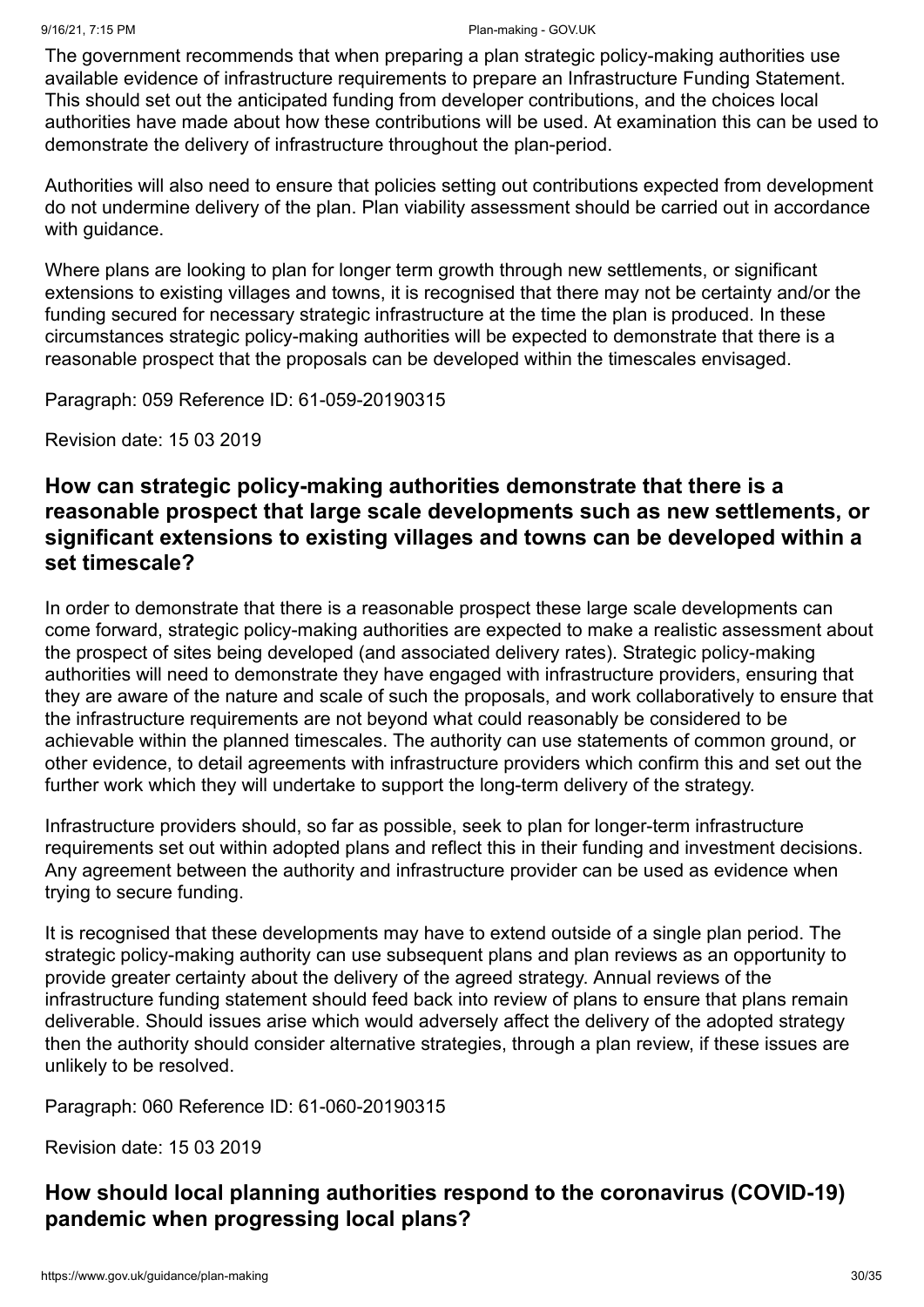The government has been clear that all members of society are required to adhere to guidance to help combat the spread of coronavirus (COVID-19). The guidance has implications for local authorities and local plan-making, including how the public are engaged and the ability of authorities to comply with policies set out in their Statements of Community Involvement. This planning guidance focuses on how local authorities can review and update their Statements of Community Involvement and should be read in parallel with existing guidance on Plan-making, including paragraphs 34, 35 and 71. If there is any conflict, this guidance supersedes current Plan-making guidance until further notice.

Paragraph: 076 Reference ID: 61-076-201200513

Revision date: 13 05 2020

#### **Statement of Community Involvement**

#### **Should the Statement of Community Involvement be reviewed and updated in response to the coronavirus (COVID-19) pandemic?**

Where any of the policies in the Statement of Community Involvement cannot be complied with due to current guidance to help combat the spread of coronavirus (COVID-19), the local planning authority is encouraged to undertake an immediate review and update the policies where necessary so that plan-making can continue.

Paragraph: 077 Reference ID: 61-077-201200513

Revision date: 13 05 2020

#### **How can a Statement of Community Involvement be reviewed and updated to comply with COVID-19 guidance?**

Local planning authorities will need to assess their Statements of Community Involvement to identify [which policies are inconsistent with current guidance on staying at home and away from others](https://www.gov.uk/government/publications/staying-alert-and-safe-social-distancing/staying-alert-and-safe-social-distancing) (https://www.gov.uk/government/publications/staying-alert-and-safe-social-distancing/staying-alert-and-safesocial-distancing) or any superseding guidance. This could include, for example, holding face-to-face community consultation events or providing physical documents for inspection.

The local planning authority should then make any temporary amendments that are necessary to allow plan-making to progress, and that continue to promote effective community engagement by means which are reasonably practicable. Local planning authorities are strongly encouraged to use online engagement methods to their full potential. Appropriate methods include virtual exhibitions, digital consultations, video conferencing, social media and providing documents for inspection on a public website. Authorities will also need to take reasonable steps to ensure sections of the community that don't have internet access are involved and consider alternative and creative ways to achieve this. Authorities may wish to consider engaging sections of the community, that do not have internet access, through representative groups rather than directly, targeting only people in areas most affected by proposals, and allowing individuals to nominate an advocate to share views on their behalf. Consulting by telephone or in writing can also be used where this is feasible and alternatives can't be identified. Opportunities to combine public consultations can be explored so that offline methods can be made more cost effective.

There is no requirement in legislation for local planning authorities to consult when reviewing and updating their Statement of Community Involvement, although it is good practice for authorities to inform the public of their intentions to update this document and of the changes that have been made. It is also good practice to make clear that the changes are only temporary whilst restrictions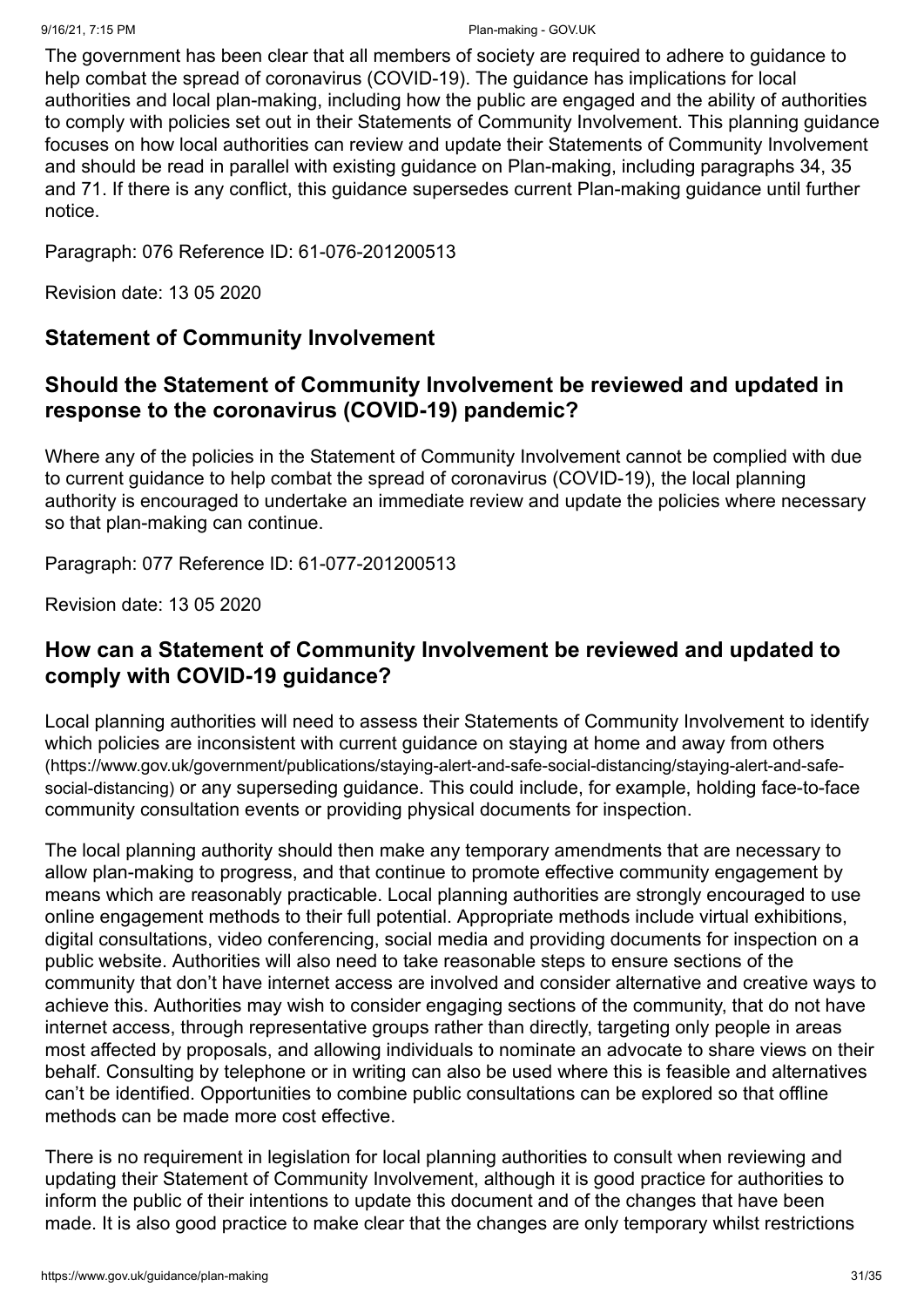relating to COVID-19 are in place. However, where a local planning authority has made a pledge in their Statement of Community Involvement to consult on any changes, they may wish to take independent legal advice on how best to proceed.

Paragraph: 078 Reference ID: 61-078-201200513

Revision date: 13 05 2020

# **How do The Town and Country Planning (Local Planning, Development Management Procedure, Listed Buildings etc.) (England) (Coronavirus) (Amendment) Regulations 2020 change the requirements to make certain documents available for inspection and on request?**

These regulations make temporary changes to how documents are required to be made available under regulation 35 of the Town and Country Planning (Local Planning) (England) Regulations 2012 ("the 2012 Regulations"). They temporarily remove the requirement on a local planning authority to make documents available for public inspection at the authority's principal office and at such other places as the authority considers appropriate. They also make temporary changes to regulation 36 of the 2012 Regulations to remove the requirement on a local planning authority to provide hard copies of documents made available under regulation 35. Documents are still required to be made available on the local planning authority's website. This modification will apply until 31 December 2021. See further detail [\(https://www.legislation.gov.uk/uksi/2020/1398/contents/made\)](https://www.legislation.gov.uk/uksi/2020/1398/contents/made).

Paragraph: 079 Reference ID: 61-079-20200715

Revision date: 15 07 2020

#### **How should local planning authorities continue to promote effective community engagement during the response to the coronavirus pandemic?**

Local planning authorities should consider how they can continue to promote effective community engagement by means which are reasonably practicable, in particular to reach those sections of the community that do not have internet access. Paragraphs 76-79 of this guidance set out how local authorities can review and update their Statements of Community Involvement to provide any temporary amendments that are necessary to allow plan-making to progress and to engage sections of the community that do not have internet access.

Paragraph: 080 Reference ID: 61-080-20200715

Revision date: 15 07 2020

#### **How could the Mayors make arrangements to access documents related to emerging Spatial Development Strategies where they cannot provide physical documentation?**

[The The Town and Country Planning \(Local Planning, Development Management Procedure, Listed](https://www.legislation.gov.uk/uksi/2020/1398/contents/made) Buildings etc.) (England) (Coronavirus) (Amendment) Regulations 2020 (https://www.legislation.gov.uk/uksi/2020/1398/contents/made) make temporary changes to the Combined Authorities (Spatial Development Strategy) Regulations 2018. They temporarily disapply the requirement on the Mayors, of combined authorities with spatial development strategy making powers, to make emerging spatial development strategy documents available for physical inspection and to provide a hard copy on request. The documents must still be made available on the combined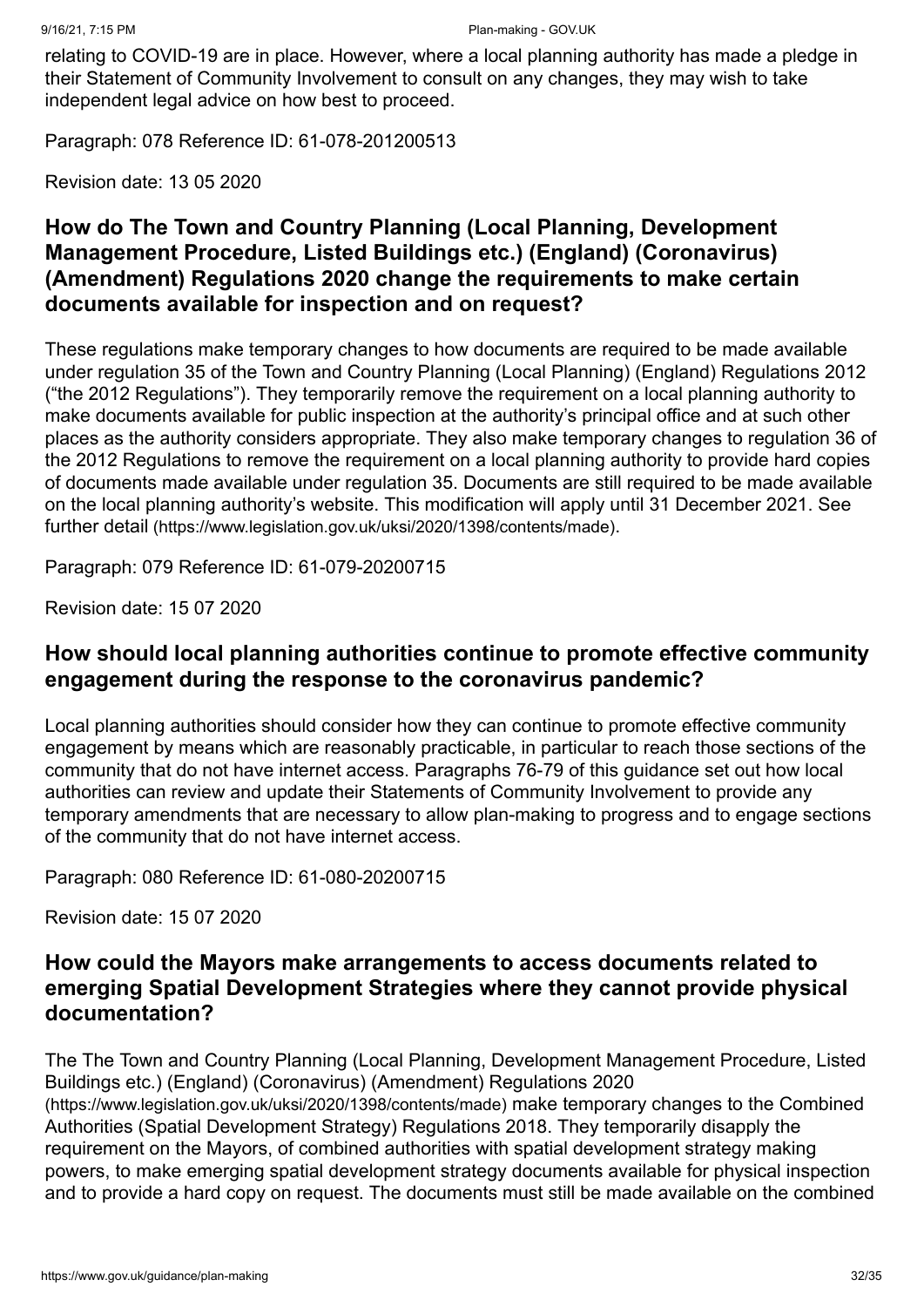authority's website. The Mayors are also strongly encouraged to increase access to the documents by making use of electronic methods to their full potential. Examples of best practice in this regard include:

- Providing effective compatibility between the online versions of documents and voice assistance tools where possible
- Using various online tools, social media tools and apps effectively
- Ensuring a draft Strategy has a fixed URL to make it easier to find via search engines
- Ensuring each policy in the draft Strategy also has a fixed URL, so they are more easily shared
- Providing web-based versions of the draft Strategy (in addition to any PDF) so that they can be read easily on a variety of devices.

This list is neither prescriptive nor exhaustive and the Mayors are encouraged to experiment with what works best for their communities.

The overall aim of the above could be to minimise the number of persons that are unable to access documents by electronic means.

Paragraph: 081 Reference ID: 61-081-20200721

Revision date: 21 07 2020

#### **How could the Mayors make arrangements for appropriate mitigation where persons are not able to access documents related to emerging Spatial Development Strategies by electronic means or are finding it difficult to do so?**

Mayors, of combined authorities with spatial development strategy making powers, will also need to take reasonable steps to ensure sections of the community that don't have access to documents by electronic means are not unduly prevented from accessing them if they wish to.

In order to assist sections of the community that don't have access to documents by electronic means and wish to view them, Mayors may wish to consider making arrangements with representative groups and providing information by telephone or in writing where this is feasible and alternatives cannot be identified. As is the case regarding electronic methods, these examples are not prescriptive nor exhaustive and Mayors are encouraged to experiment with what works best for their communities.

Mayors could assess mitigation measures by giving reasonable consideration of:

a) Who would likely have publicly accessed documents and any draft Strategy at principal offices and other such places the Mayor considers appropriate, or have requested a copy of documents or a draft Strategy for a charge, but cannot access them by electronic means?

b) Who could mitigation measures be targeted at based on the consideration of a)? This could take into account the expected outcomes of any measures to minimise the number of persons unable to access documents by electronic means.

c) What services or measures could Mayors put in place to meet the needs of those in the community identified as finding it difficult to access documents by electronic means?

Paragraph: 082 Reference ID: 61-082-20200721

Revision date: 21 07 2020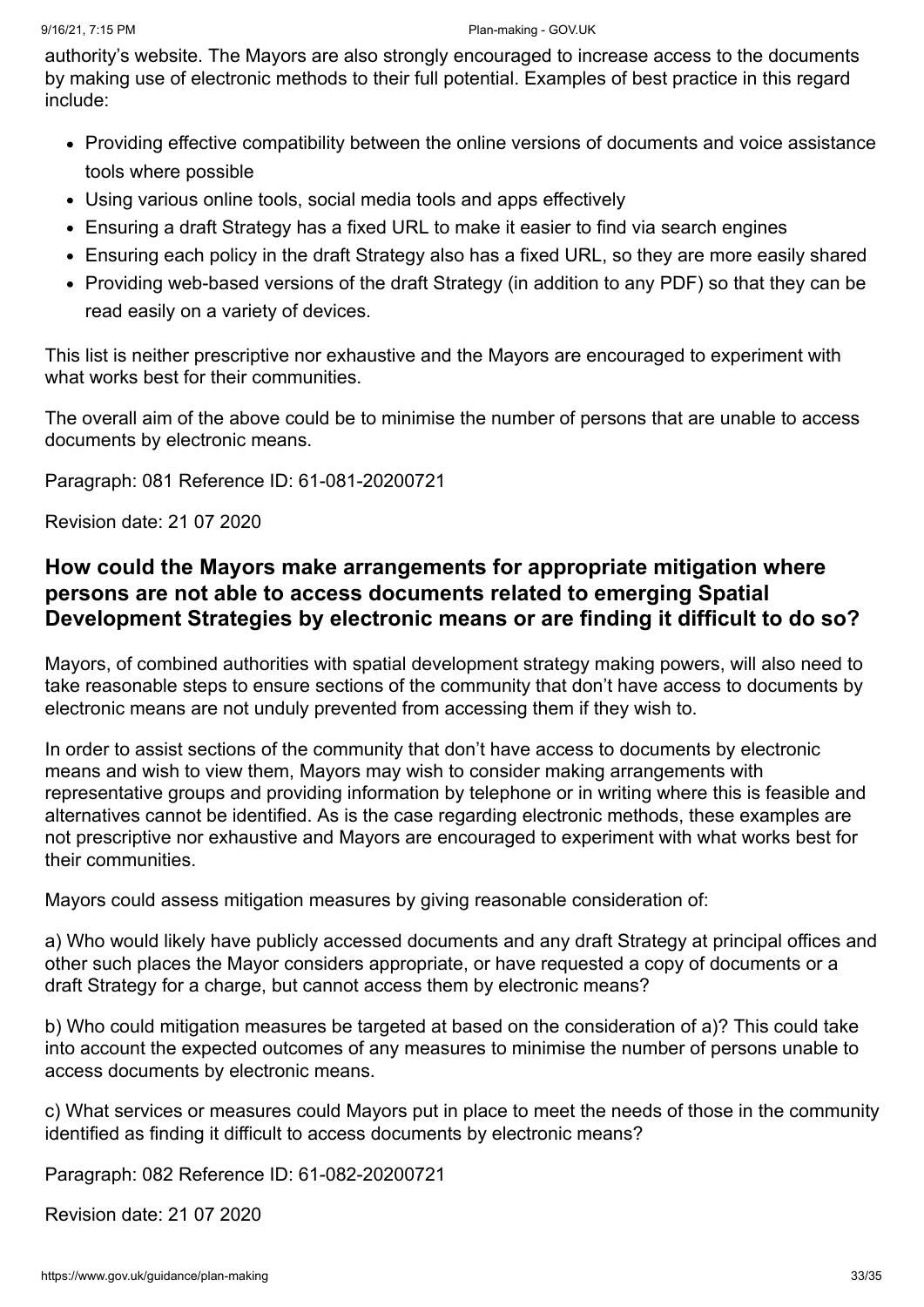<span id="page-33-0"></span>Published 13 September 2018 Last updated 21 July 2020 + show all [updates](#page-33-1)

<span id="page-33-1"></span>1. 21 July 2020

Added Paragraphs 081 and 082 which set out changes to the guidance in response to the coronavirus (COVID-19) pandemic.

2. 16 July 2020

Added Paragraphs 079 and 080 which set out changes to the guidance in response to the coronavirus (COVID-19) pandemic.

3. 13 May 2020

Added Paragraphs 076,077 and 078 which set out changes to the guidance in response to the coronavirus (COVID-19) pandemic.

4. 23 July 2019

Amended paragraphs 006,035,036 065,068,069 Paragraph 061 deleted New paragraphs 074,075 added

5. 15 March 2019

The Plan-making and Local Plans guides have been combined into this single guide.

6. 13 September 2018

First published.

Print this page

#### **Related content**

- Strategic environmental assessment and sustainability appraisal [\(https://www.gov.uk/guidance/strategic-environmental-assessment-and-sustainability-appraisal\)](https://www.gov.uk/guidance/strategic-environmental-assessment-and-sustainability-appraisal)
- Neighbourhood planning [\(https://www.gov.uk/guidance/neighbourhood-planning--2\)](https://www.gov.uk/guidance/neighbourhood-planning--2)
- Planning obligations [\(https://www.gov.uk/guidance/planning-obligations\)](https://www.gov.uk/guidance/planning-obligations)

#### **Collection**

• Planning practice guidance [\(https://www.gov.uk/government/collections/planning-practice-guidance\)](https://www.gov.uk/government/collections/planning-practice-guidance)

#### **Explore the topic**

• Planning system [\(https://www.gov.uk/housing-local-and-community/planning-system\)](https://www.gov.uk/housing-local-and-community/planning-system)

#### **Is this page useful?**

- Yes this page is useful
- No this page is not useful

#### Thank you for your feedback

```
Report a problem with this page
Close
```
# **Help us improve GOV.UK**

Don't include personal or financial information like your National Insurance number or credit card details.